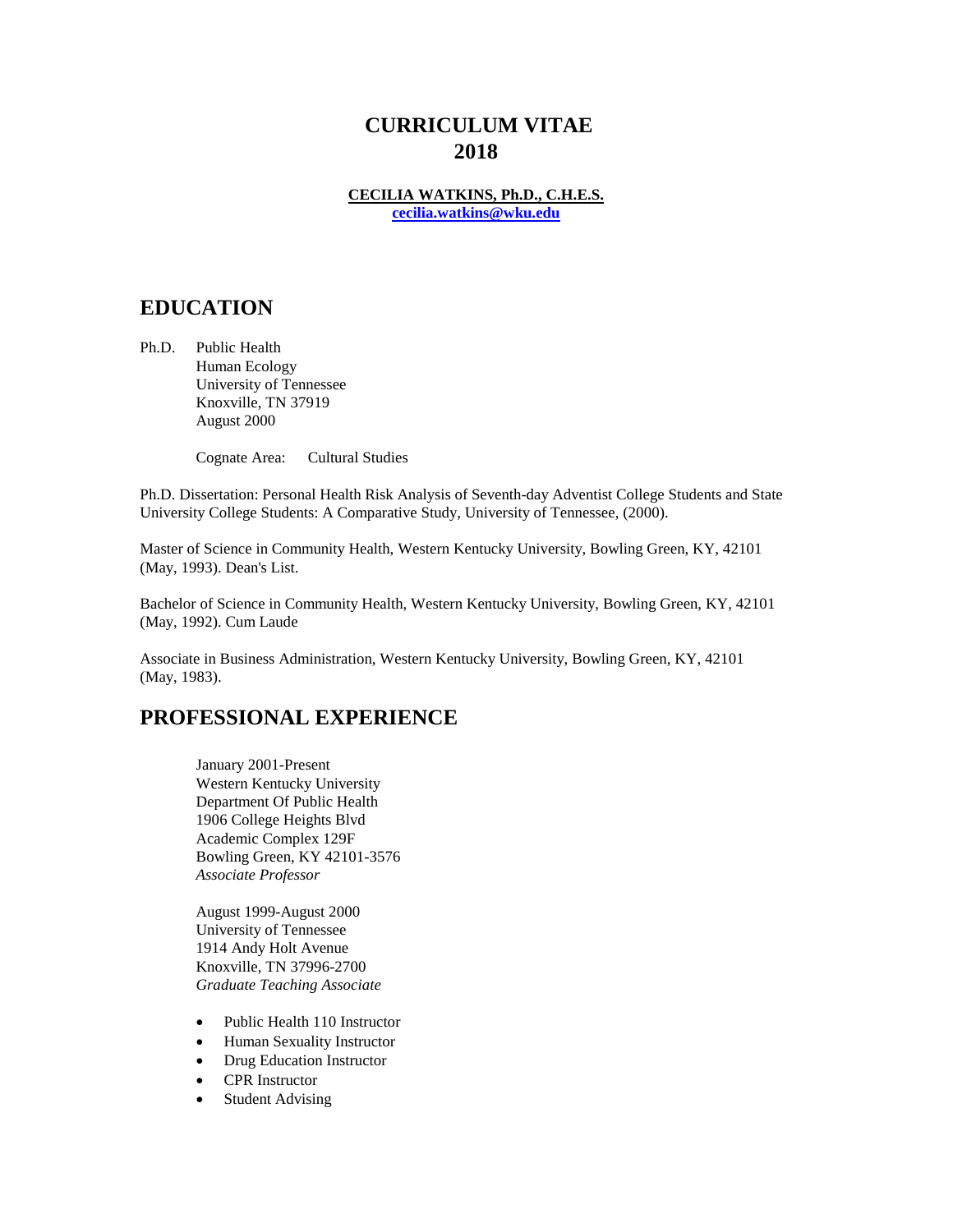May 1995-May 1998 Dupont 4501 N. Access Road Chattanooga, TN 37415 *Wellness Director*

- Implemented Wellness Program for 1500 Employees.
- Achieved Bronze Well Workplace Award for site.
- Organized Wellness Core Team.
- Organized and directed annual health fair for 5,000 plus attendees.
- Organized Ergonomic Program and headed Ergonomic Core Team.
- Member of the Nylon Ergonomic Team / Nylon North America Team.
- Director of site fitness room.
- Established all contracts and programs for wellness programs.
- Developed disability program, which included wellness action plan.

August 1994-May 1995 Florida International University Student Health Services Miami, FL, 33101 *Senior Health Educator*

- Freshman Experience Instructor.
- Coordinator of the University Health Expo.
- Supervised Aids Awareness Program.
- Supervised S.H.A.P.E., Student Health Advocates for Peer Education.
- Editor of HealthWatch, Campus Health Newsletter.
- Conducted all Fitness Profiles for Faculty, Staff, and Students.

August 1993-July 1994 Western Kentucky University 1 Big Red Way Bowling Green, KY 42101 *Fitness Assessment Coordinator*

- Conducted Fitness Assessments for faculty / staff.
- Industrial Liaison
- Designed and Implemented Wellness Programs

# **PUBLIC AND UNIVERSITY SERVICE**

Department Faculty Representative to University Libraries 2017 CHHS Applied Research Center: Proposal Application April 2017, Approved to start August, 2017 CDC's Total Worker Health Workforce Development Roundtable Planning Committee, 2016-17 CDC's NIOSH Total Worker Health - WKU Affiliate Meeting Coordinator, August 9, 2016 Program Director of the M.S. Environmental and Occupational Health Science, Spring 2016 Co-Director of the Environmental and Occupational Health Science Program, Fall 2015 HPV Planning Team (BRDHD) 2015 NIOSH Total Worker Health<sup>™</sup> Affiliate Program Liaison, 2014 - Present BRIGHT Coalition Member (Planning and Advisory Board) 2014-Present (Established from the BRDHD Planning Council)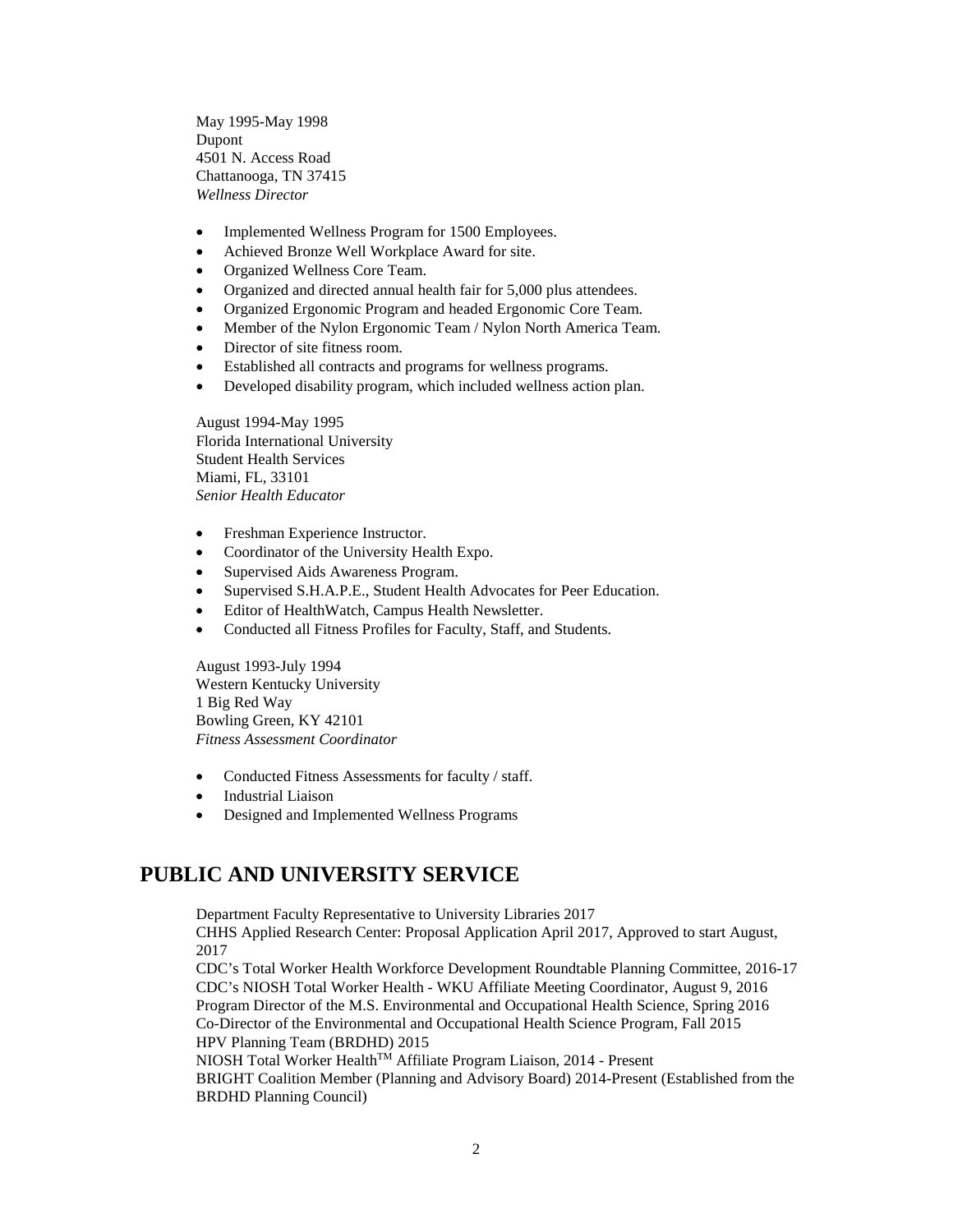Barren River District Health Department Planning Committee, 2011-2014 Roadmap to A Healthy Workplace Planning Committee, 2014-Present Exhibitor at The Art & Science Health Promotion Conference, Colorado Springs, Colorado, 2014 Exhibitor at The Art & Science Health Promotion Conference, Hilton Head, SC, 2013 Curriculum Development:

- Developed (assisted with two peers) Master of Science in Environmental and Occupational Health Science / Emphasis in Worksite Health Promotion, 2014
- Developed Professional Worksite Health Promotion Certificate, 2013
- Developed Worksite Health Promotion Graduate Certificate, 2012
- Developed Worksite Health Promotion Graduate Course, 2011
- Developed Worksite Health Promotion Undergraduate Certificate, 2010
- Developed Worksite Health Promotion Minor, 2009
- Developed Undergraduate Worksite Health Promotion Course, 2005

Exhibitor at The Art & Science Health Promotion Conference, San Diego, California, 2012 KPHA Board of Directors:

Kentucky KPHA Student Chapter Chair, 2010-14

KPHA Marketing Committee, 2010-11

Exhibitor at The Art & Science Health Promotion Conference, Colorado Springs, Colorado, 2011 Bowling Green Smoke-free Media Subcommittee, 2009-2010

Political Engagement Project, 2007-08

Faculty/Staff campaign member for Alumni Relations/Annual Giving 2007-08

CHHS Career Services Orientation, August 2006

United Way Ambassador for The Department of Public Health, 2005

KPHA, Student Chapter Faculty Co-Sponsor, 2010-Present

KPHA, Student Chapter Faculty Sponsor, 2005-09

Medical Center Health Expo / Represented College of Health and Human Services, 2006 & 2007 NCATE Coordinator for The Department of Public Health, 2005-06

"Heart off the Hill", Jody Richards talk with faculty and students, Coordinator, December, 2005 Bowling Green Smoking-Free Coalition, 2005-2014

State of Kentucky, FitKy Leadership Council, 2004-08

Department of Public Health, Health Education Undergraduate Coordinator / Responsible for

Health Education scheduling and revision of programs / 2004-2006

Certificate Coordinator, Department of Public Health / 2004-06

Speaker for Annual Conference of South Central Kentucky High School & Junior High

Counselors, December, 2004

Revision of Public Health Programs: 2004

Minor is Health Education

School Health Education Program

School Nurse Certification

Driver's Education Certification

WKU WellWorks: A comprehensive program designed to help corporations and industries meet the growing challenge of developing and maintaining employee's health / Design and Implementation, 2004-06

Wellness Councils of America's University Affiliate Program 2003-2008

Summer Series on Aging Planning Committee, UK, 2002-2003

WKU/Logan Aluminum Meeting on Services and Possible Opportunities, Oct 2003 Medical Center Health Expo / Represented WKU's Department of Public Health, Jan 2003, 04, 05 Nashville Open House / Represented WKU's Department of Public Health, Sept 2002-03 WKU Focus on Western, Sept 2002-07

# **STATE & COMMUNITY COMMITTEE MEMBER**

Barren River Initiative to Get Healthy Together (BRIGHT) Coalition March 2015- Present Barren River District Advisory Planning Board 2011- Present Kentucky Worksite Wellness Advisory Board 2012-2014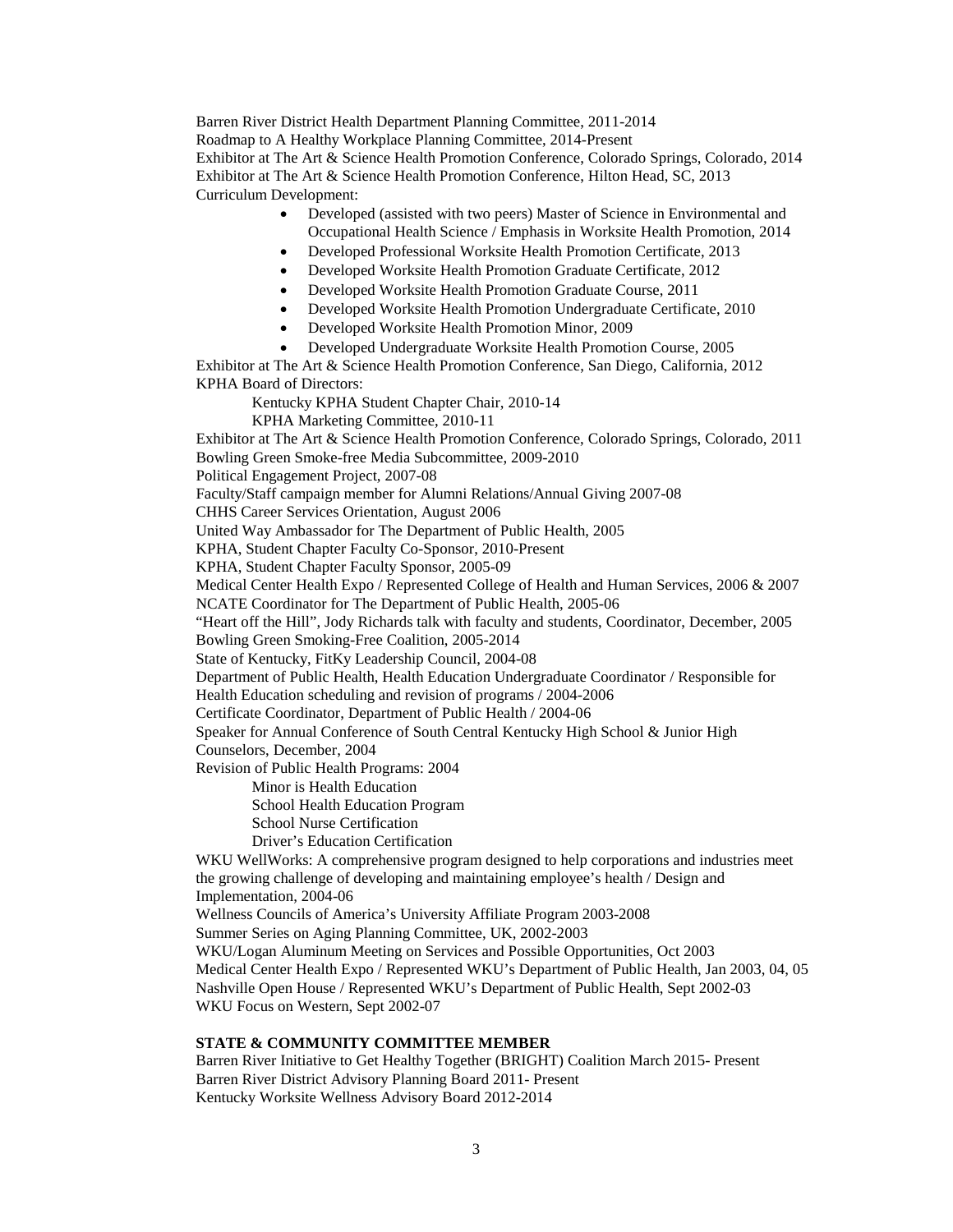Kentucky Wellness Collaborative 2013 Kentucky Worksite Wellness Task Force 2008-2013 Partnership for a Fit Kentucky 2005-present C.H.E.S. Review Committee, 2002-present

#### **UNIVERSITY COMMITTEE MEMBER**

WKU Tobacco-Free Ad-hoc Committee to the President 2015-Present WKU Research & Creative Activity Program Review Committee, (RCAP) 2012-2015 WKU Employee Wellness RFP Committee Member, 2011-2012 WKU Employee Wellness Search Committee, 2011 Well-U Advisory Committee, 2009-2011 WKU Equal Opportunity Advisory Committee 2006-2008 WKU ADA Accommodations Policy Review Ad hoc Committee 2008 WKU Wellness Advisory Committee 2005-2009 WKU Wellness Program Manager, 2005

#### **COLLEGE COMMITTEE MEMBER**

CHHS Graduation Committee 2018 CHHS Scholarship/Research Advancement Committee 2016- Present CHHS Dean Internal Advisory Committee, 2007-Present CHHS Homecoming Committee, 2006-2015 WKU Mobile Health and Wellness Unit Task Force, 2002-06

#### **DEPARTMENT COMMITTEE MEMBER**

Advising & Retention Committee, Committee Chair, 2011 – 2016 External Advising Board Planning Committee 2014 - 2016 MPH Curriculum Committee, 2009 - present MPH Practical Experience committee, 2009 - present MPH Website Committee, 2008 MPH Curriculum Review Ad hoc Committee, 2008 MPH Committee, 2001-present Student Survey and Alumni Survey Ad hoc Committee, 2001-2008 School Health Committee, 2001-2008 Special Events Committee, 2001-2013 Dissertation Committee: Kara Haughtigan, March 2015-2016 Beverly Mortimer, March 2014 Thesis Committees: Mackenzie Pennington, 2017-2018 Savitri Grover, 2012-2013 Chair: Lakshminarayana Chekuri, 2006-2007 Amar Kanekar, 2006 Tina Hoover, 2006 Nelson Atehortua, 2006 Search Committees: Public Health Environmental Professor, 2016 - 2017 Public Health Environmental Professor, 2013 - 2015 Public Health Biostatistics Professor, 2013 - 2014 WKU Wellness Director, 2011 Well-U Director, 2009 Public Health Department Head, 2006 - 07 Office Manager, Chair, 2007 Director of Institute of Rural Health & Development, 2006 Public Health Department Head, 2005-06 Public Health Professor, 2005 - 06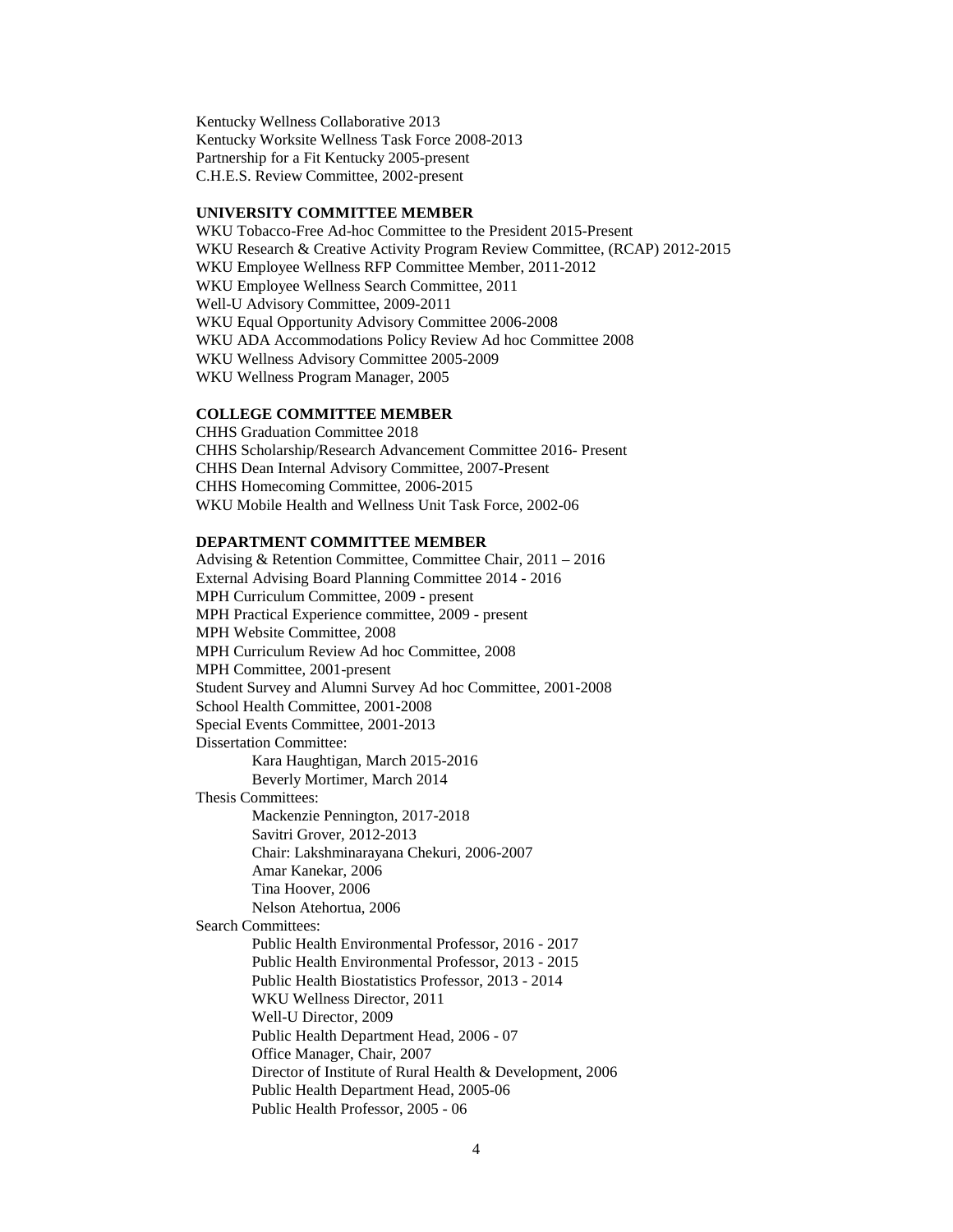WKU Wellness Program Manager, 2005 Institute for Rural Health Coordinator, 2005 Public Health Director, 2004 HCA Assistant Professor, 2004 - 05 EHS Assistant Professor, 2004 - 05 Public Health Professor, 2004 – 05

# **SCHOLARLY ACTIVITIES**

# **PUBLICATIONS**

# **Books Published:**

**Watkins, C M**. Lifestyle and Longevity: A Comparison of Seventh-day Adventist College Students and State College Students. *Lambert Academic Publishing, Koln, Germany.* 2009. 143p.

# **Articles Published:**

**Watkins, C.,** Macy, G., Golla, V., Lartey, G., Basham, J., (2017). The "Total Worker Health" Concept: A Case Study in a Rural Workplace. *Journal of Occupational and Environmental Medicine, (2017) doi:10.1097/JOM.0000000000001273*

Macy, G., **Watkins, C.,** Lartey, G., & Golla, V. (2017). Depression screening, education, and treatment at the workplace: A pilot study utilizing the CDC Health Scorecard. *Journal of Workplace Behavioral Health*, *32*(1), 3-13. **doi: 10.1080/15555240.2017.1282826**

Haughtigan, K., Main, E., Bragg-Underwood, T., & **Watkins, C**. (2017). Occupational Skin Disease Prevention: An Educational Intervention for Hairdresser Cosmetology Students. *Workplace Health & Safety*, 2165079917704447.

Macy, G., & **Watkins, C**. (2016). A MIXED METHODS ANALYSIS OF WORKPLACE HEALTH PROMOTION AT SMALL, RURAL WORKPLACES. *American Journal of Health Studies*, *31*(4).

**Watkins, C. M.,** Macy, G., Lartey, G., & Golla, V. (2016). Kentucky worksite health promotion 2014 survey results. *International Journal of Workplace Health Management*, *9*(4), 398-410. doi.org/10.1108/IJWHM-05-2015-0024

**Watkins, C.,** & English, G. (2015). Moving the worksite health promotion profession forward: is the time right for requiring standards? A Review of the Literature. *Health Promotion Practice.* 2015 Jan;16(1):20-7. doi: 10.1177/1524839914547759.

Nicholson, T. J., Duncan, D. F., White, J. B., **Watkins, C. M.** A Proposed New Direction for Drug Policy. *Drugs: Education, Prevention and Policy*. 2012; 19(4):303-308.

Mishra, S., Thind, H., Gokarakond, S., Lartey, G., **Watkins**, C., Chahal, M. (2011). Second-Hand Smoke On A University Campus In A Tobacco-State: Perceptions And Attitudes Of Faculty, Staff And Students. *Journal of International Health Education*. 2011 March; 4(1):21-27.

**Watkins, C.,** White, J., Duncan, D., Wyant, D., Nicholson, T., Khubchandani, J., Lakshminarayana, C. (2010). Consumer-Directed Health Insurance vs. Managed Care: Analysis of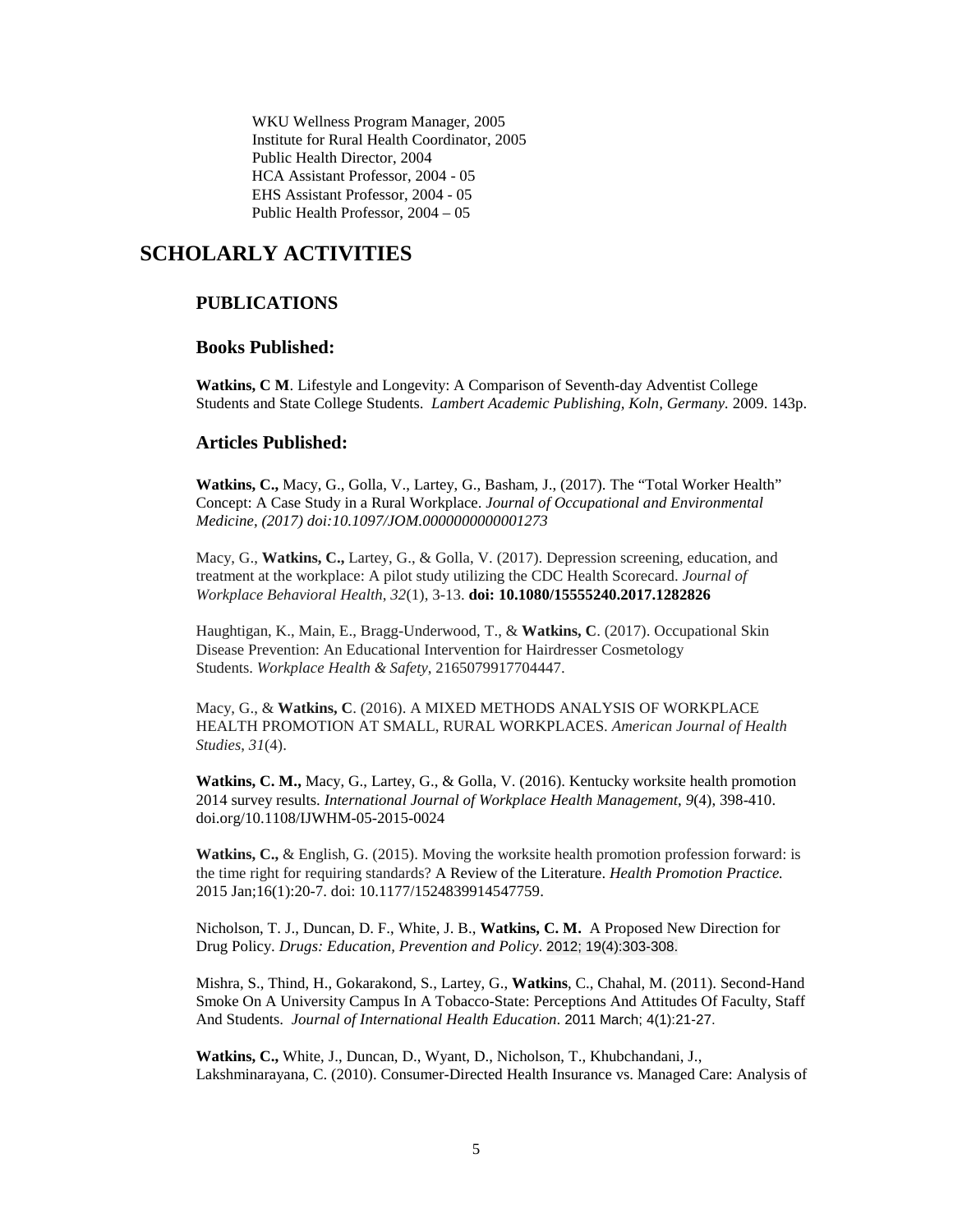Health Care Utilization and Expenditure Incurred by Employees in a Rural Area. *Research In The Sociology of Health Care.* 2010; 28:197-214. DOI: 10.1108/S0275-4959(2010)0000028011

Khubchandani, J., Nagy, C., **Watkins, C.** & Nagy, S. University Employees Work Related Stress. *American Journal of Health Studies*. 2009; 24(2):306-313.

**Watkins, C.,** Lartey, G., Golla, V. & Khubchandani, J. Workers' Perceptions; Environmental Factors Influencing Obesity At the Workplace. *American Journal of Health Studies.* 2008; 23(2):74-80

**Watkins, C.,** Wainright, C., (2005). Logan Aluminum, A Dynamic Approach To Worksite Health Promotion. *Wellness Council Of America (WELCOA).* 

# **Articles Submitted For Publication:**

# **State Reports Published:**

**Watkins, C.,** Lartey, G., Macy, G., Golla, V. (2014) Results of the Kentucky Worksite Assessment: Utilization of the CDC's Health Scorecard. A Kentucky State Report.

Lovely, T, **Watkins, C**. A Rapid Health Impact Assessment of the Proposed Worksite Wellness Tax Credit (HB 74). A Kentucky State Report. February, 2012.

# **PRESENTATIONS**

**Watkins, C.,** Macy, G. Logan Aluminum, Behavior Change. Logan Aluminum Management Meeting. March, 8, 2018.

**Watkins, C.,** 3rd Annual Roadmap To A Healthy Workplace Summit, Barren River Initiative To Get Healthy Together (BRIGHT) Coalition Meeting. November 15, 2017.

**Watkins, C.,** Macy, G. Lartey, G., Golla, V. (2016). Wellness Summit: Roadmap to a Health Workplace. Results & Recommendations of the 2014 Kentucky Worksite Assessment: Utilization of the CDC's Health ScoreCard. Bowling Green, Kentucky. April 27, 2016.

Watkins, C., (2016). CHHS Podium Presentations, A CHHS REACH Event. Results & Recommendations of the 2014 Kentucky Worksite Assessment: Utilization of the CDC's Health ScoreCard. April 20, 2016

**Watkins, C.,** (2015). NIOSH, Total Worker Health (TWH) Affiliation Colloquium. Panel Discussion. Washington D.C.

**Watkins, C.,** (2015). Bost Health Policy Forum. Panel Discussion on Worksite Wellness in Kentucky. Bowling Green, Kentucky.

**Watkins, C.,** Macy, G. (2015). Wellness Summit: Roadmap to a Health Workplace. Planning for Success (Breakout Session). Bowling Green, Kentucky.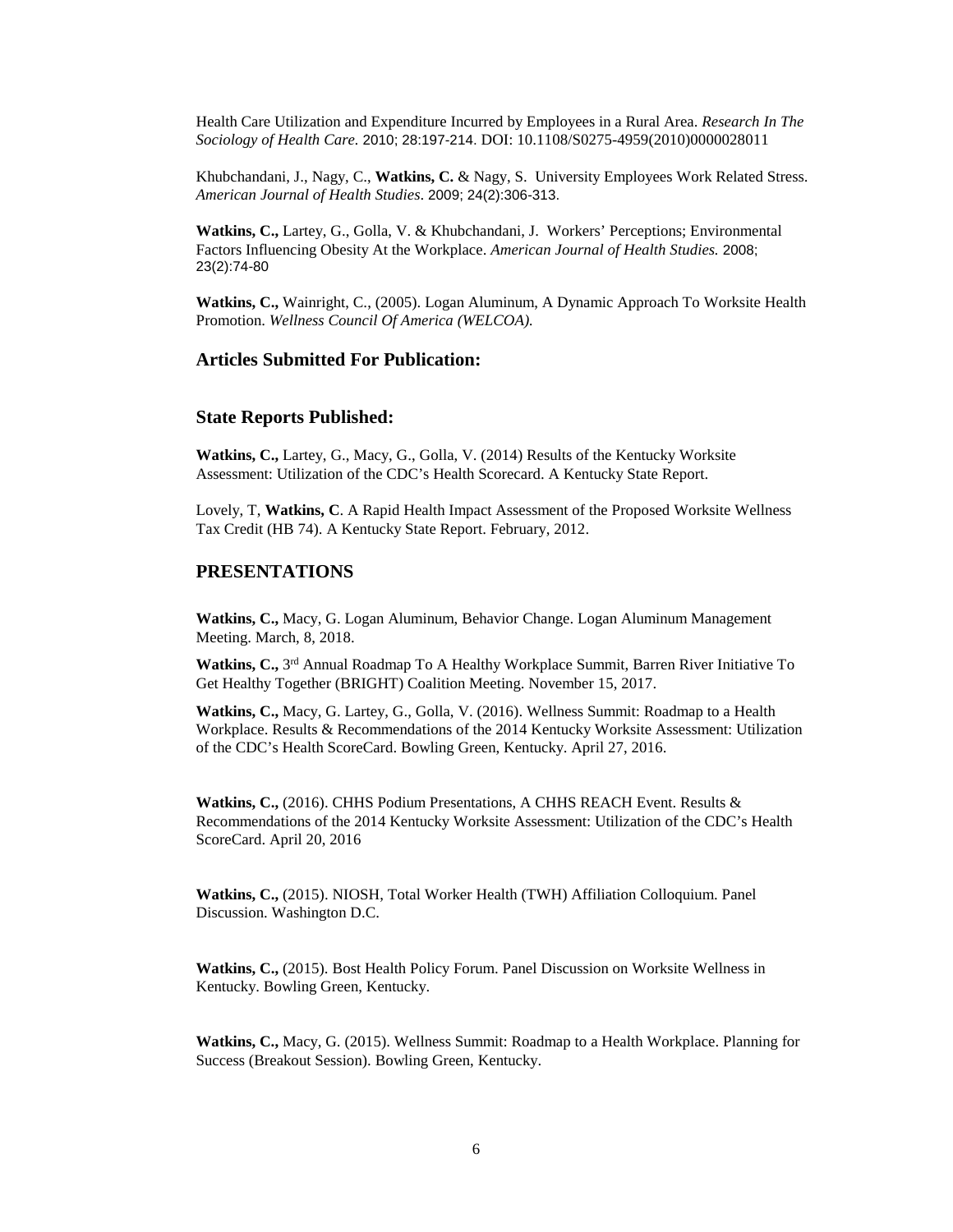**Watkins, C.,** Lartey, G., Macy, G., Golla, V., Lovely, T. (June 18, 2014) Center for Disease Control and Prevention (CDC). Results of the Kentucky Worksite Assessment: Utilization of the CDC's ScoreCard. Atlanta Ga.

**Watkins, C.,** Lartey, G., Macy, G., Golla, V., Lovely, T. (April 16, 2014) Kentucky Public Health Association 2014 Conference. Results of the Kentucky Worksite Assessment: Utilization of the CDC's ScoreCard. Louisville KY.

**Watkins, C.,** Lartey, G., Macy, G., Golla, V., Lovely, T. (April 11, 2014) Kentucky Department for Public Health Leadership. Results of the Kentucky Worksite Assessment: Utilization of the CDC's ScoreCard. Frankfort, KY.

**Watkins, C.,** (October 7, 2013) Weight of the Nation. Panel on Obesity. Gary Ransdell Hall Auditorium.

**Watkins, C.,** (August 20, 2013) Weight of the Nation Town Meeting. Worksite Wellness Segment. Bowling Green Junior High School.

**Watkins, C.,** English, G. (February 27, 2013) Kentucky Wellness Conference. The Need for Standards and a Competent Workforce in Worksite Health Promotion. Lexington, KY.

**Watkins, C.,** Lovely, T. (January 9, 2013) ASTHO Webinar Presentation: Kentucky Department for Public Health HIA of Proposed State Worksite Wellness Bill.

Lovely, T., **Watkins, C.** (February 8, 2012). Proposed Kentucky Worksite Wellness Tax Credit Review Findings: Impact of Childhood Obesity on Your Business. 4th Annual Kentucky Worksite Wellness Conference. Lexington, KY.

**Watkins, C.,** Lovely, T. (April 4, 2012). HIA Findings Influence State Strategy to Address Childhood Obesity through a State Worksite Wellness Bill. National Health Impact Assessment Meeting, Washington D.C.

**Watkins, C.,** Lovely, T. (August 19, 2011). A Rapid Health Impact Assessment of the Proposed Worksite Wellness Tax Credit (HB 74). Health Promotion Live, Webinar.

**Watkins, C.,** Lovely, T. (August 18, 2011). A Rapid Health Impact Assessment of the Proposed Worksite Wellness Tax Credit (HB 74). Health Impact Training Workshop. Bowling Green Kentucky.

Azimipour, A., **Watkins, C.,** (2010). Toothlessness in Kentucky: The Causes and the Remedies, Posters at the Capitol, Frankfort, Kentucky.

English, G., **Watkins, C.** (2010). Classroom Activities that Address Drug Use, Abuse and Addiction, The First International Conference on the Health Risk of Youth, Cancun, Mexico.

**Watkins, C.,** (2008). Preparing Students to be Responsible Citizens, Engaging The Spirit Conference, WKU Campus.

Khubchandani, J., Nagy, C., **Watkins, C.** & Nagy, S. (2008). University Employees Work Related Stress, Kentucky Public Health Association Conference**,** Louisville KY.

Gilson, K., Boka, K., **Watkins, C.** (2008). Issues of Implementing a No-Smoking Policy in a Tobacco State: The Art of Diplomacy. Kentucky Public Health Association Conference, Louisville, KY.

Gilson, K., Boka, K., **Watkins, C.** (2008). Issues of Implementing a No-Smoking Policy in a Tobacco State: The Art of Diplomacy. Posters at the Capitol, Frankfort, KY.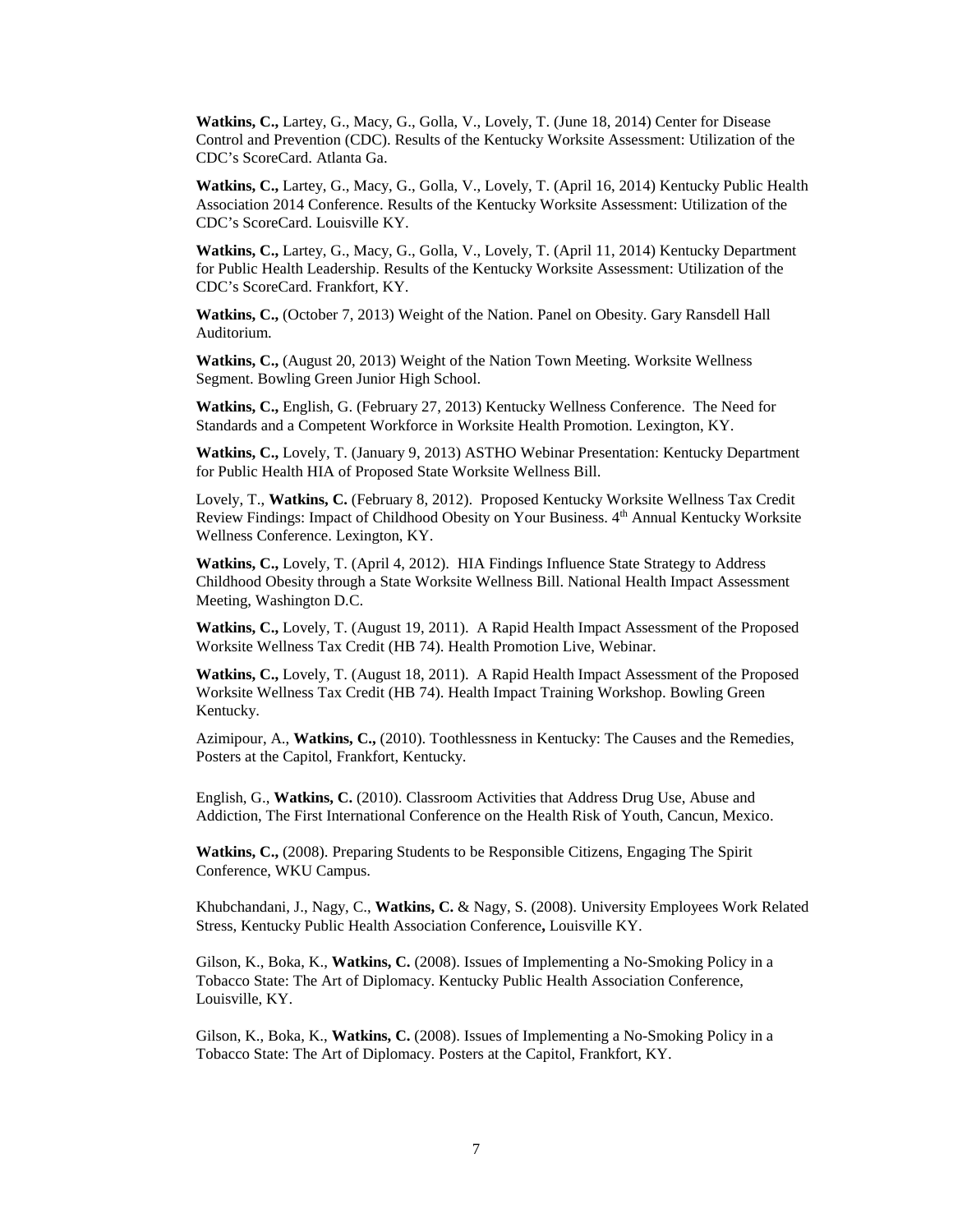Nagy, S., **Watkins, C.,** Chauhan, S., Khubchandani, J., (2007). Fundamental Instructor's Training by American Red Cross in an Institutional Set UP, Kentucky Public Health Association Conference, Louisville, KY.

Diame, J., Nicholson, T., **Watkins, C.,** (2007). Personal and Professional Health Behaviors of Public Health Educators, Kentucky Public Health Association Conference, Louisville, KY.

Nagy, S., **Watkins, C.,** Khubchandani, J., Gokarakonda, S. (2007). HIV Awareness of Health Care Professionals ~ Yesterday and Today. Kentucky Public Health Association Conference, Louisville, KY.

Wyant, D., Jamode, S., **Watkins, C.,** (2007). The Public Health Component in Health Care Administration Programs not based in Colleges of Public Health. The Annual Meeting of the Association of University Programs in Health Administration, Orlando, FL.

Rowland, C., Khubchandani, J., **Watkins, C.,** (2007). Methodology of tapping workers Perceptions of Worksite Factors Influencing Physical Activity and Nutritional Habits. WKU 37th Annual Student Research Symposium.

Boka, K., **Watkins, C.,** (2007). An Internship that Improves the Lives of Employees at Western Kentucky University. Kentucky Public Health Association Conference, Louisville, KY

Collins, C., **Watkins, C.,** (2007). A Win-Win Situation: Worksite Health Promotion Project Provides Community Student Engagement While Filling Local Business Needs. Kentucky Public Health Association Conference, Louisville, KY.

Rowland, C., Khubchandani, J., **Watkins, C.,** (2007). Methodology of tapping workers Perceptions of Worksite Factors Influencing Physical Activity and Nutritional Habits. Kentucky Public Health Association Conference, Louisville, KY.

**Watkins, C.,** Khubchandani, J., Gokarakonda, S., Patel, P., (2007). HIV Awareness of Health Care Professionals in USA as compared to HIV Awareness of Health Professionals in India; Kentucky Public Health Association Conference, Louisville, KY

Boka, K., **Watkins, C.,** (2007). An Internship that Improves the Lives of Employees at Western Kentucky University. WKU Students Present Research At Posters-At-The-Capitol, Frankfort, KY.

Gilson, K., Boka, K., **Watkins, C.** (2007). Issues of Implementing a No-Smoking Policy in a Tobacco State: The Art of Diplomacy. American Public Health Association Conference**,**  Washington D.C.

**Watkins, C.,** (2006). Best Practices for Student Success, The Challenges and Solutions to Engaging Students at a distance. WKU Engaging the Spirit.

Wyant, DK , Jamode S, and **Watkins C**. (2006). Approaches to Including Required Epidemiology in Health Management Curriculum The Annual Meeting of the Association of University Programs in Health Administration, (Poster) Seattle, Washington.

Collins, C., **Watkins, C.,** (2006). A Win-Win Situation: Worksite Health Promotion Project Provides Community Student Engagement While Filling Local Business Needs. American Public Health Association Conference, Boston, MA.

**Watkins, C.,** (2005). Enhancing Student Learning. WKU Engaging the Spirit

**Watkins, C.,** *(2005).* Consumer-directed health insurance: A comparative analysis of three organizations and the potential effects on health care costs at the workplace. APHA Conference, Philadelphia, PA.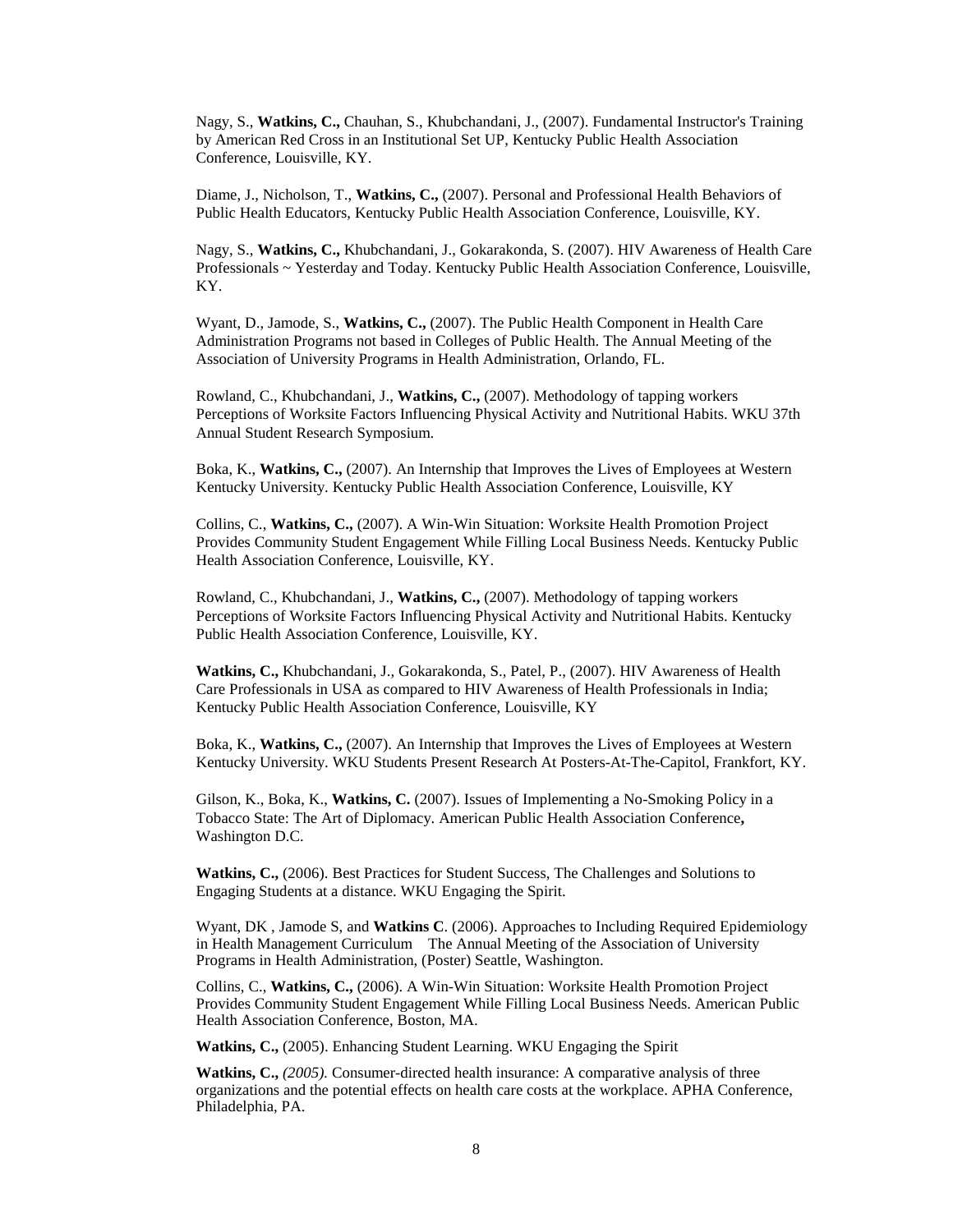**Watkins, C.,** *(2005).* Consumer-directed health insurance: A two-year review: Are the savings real? APHA Conference, Philadelphia, PA.

**Watkins, C.,** *(2005).* Consumer-directed health insurance: A two-year review: Are the savings real? R.R. Donnelley, Glasgow, KY.

**Watkins, C.,** *(2004).* Obesity Strategies In The American Workplace. APHA Conference, Washington, D.C.

**Watkins, C.,** (2004). Obesity Strategies In The American Workplace. FitKy Leadership Council, Frankfort, KY.

**Watkins, C.,** (2004). Worksite Health Promotion & Community Service Learning; The Perfect Partners*.* National Wellness Conference, Stevens Point, WI.

**Watkins, C.,** (2003). Worksite Health Promotion & Community Service Learning; The Perfect Partners*.* APHA Conference, San Francisco, California.

**Watkins, C.,** (2003). Worksite Health Promotion & Community Service Learning; The Perfect Partners*.* Community Service Learning Workshop, University of Kentucky.

**Watkins, C.,** (2003). Worksite Health Promotion & Community Service Learning; The Perfect Partners*.* Kentucky Public Health Association Conference, Louisville, KY.

Dunn, D., **Watkins, C.,** (1997). Wellness Programs In Small Industries. American Public Health Association Convention, New York, NY.

### **Contributions to Presentations:**

White, J., Lovely, T., **Watkins, C.,** (2005). "Affordable Healthcare: Cost-Saving Measures" Options to Lower your Costs, Partners for a Healthy Louisville and The Uninsured Coalition Conference, Louisville, KY.

# **RESEARCH IN PROGRESS**

Total Worker Health in Rural Workplaces: Challenges of Implementation and Follow-up (Three Industries with pre-survey – Intervention - post survey)

Tobacco-Free WKU Campus (Survey on attitudes of tobacco for faculty, staff) (Survey on marketing tobacco on campus for students)

# **GRANTS**

**RCAP Grant.** Impact of a Wellness Program aimed at Middle School Foodservice Employees. Principal Investigator, Dr. Ann Embry. Co-investigator, **Dr. Cecilia Watkins.** (\$15,518). Applied March 2018. Under review.

**American Cancer Society Tobacco-Free Generation Campus Initiative Grant.** Becoming a Tobacco-Free Campus in Kentucky. Principal Investigator, Dr. Cecilia Watkins, Co PI: Dr. Gretchen Macy. (\$40,000.00) Applied December, 2017. Under review.

**Center for Environmental and Workplace Health, College of Health & Human Services.** Principal Investigator, Dr. Ritchie Taylor, Co PIs: **Dr. Cecilia Watkins,** Dr. Jooyeon Hwang,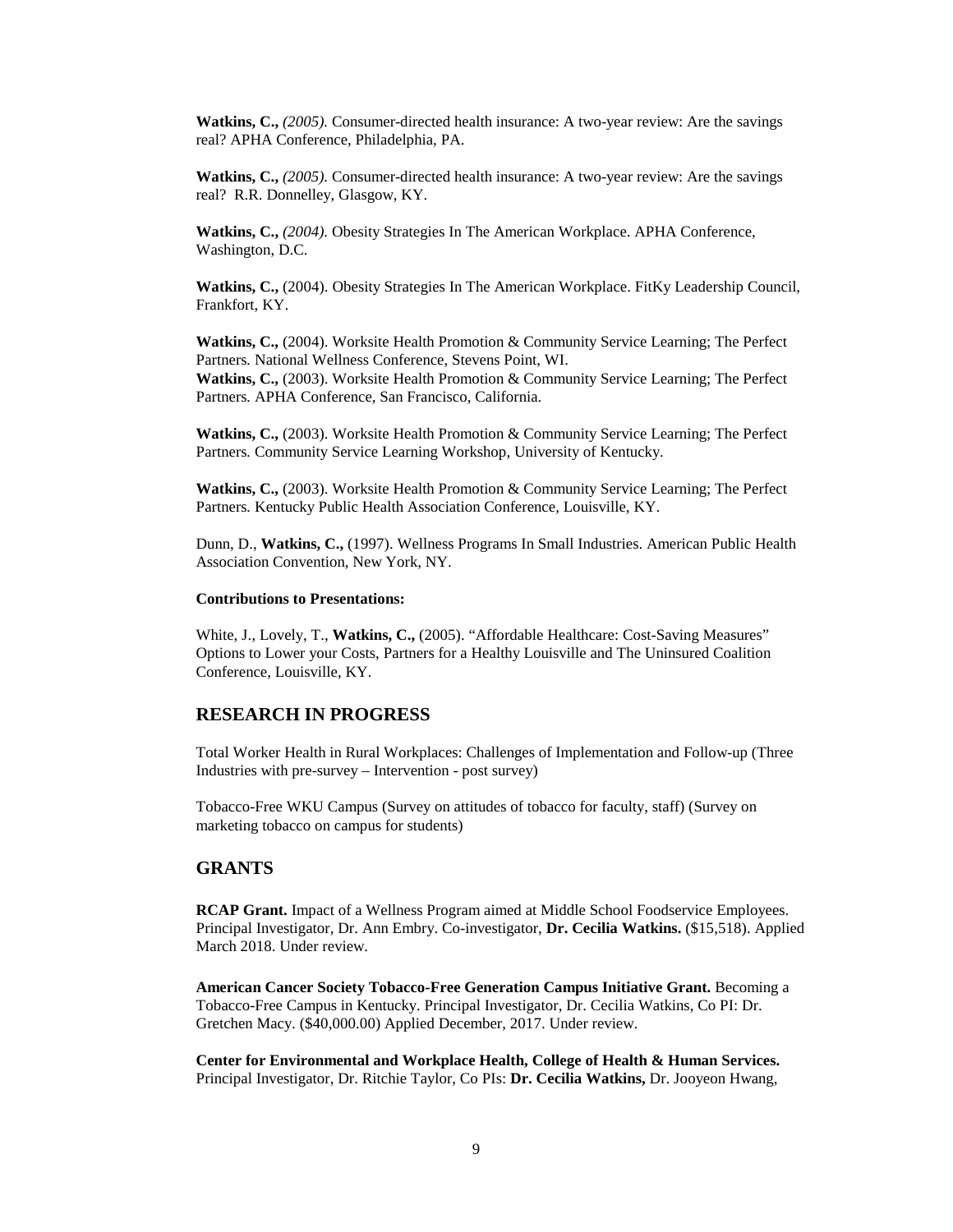Dr. Gretchen Macy, and Jacqueline Basham, MPH. (\$269,510) Applied April, 2017. Funded. June 2017.

**NIOSH Support for Conferences and Scientific Meetings (R13).** Roadmap to a Healthier Workplace: Total Worker Health and Taking the High Road. Principal Investigator. August 9, 2016. (\$30,000). Not funded.

**CARERC Pilot Studies Grant:** Principal Investigator. Total Worker Health in Rural Workplaces: Challenges of Implementation and Follow-up. Awarded November 16, 2016. (\$12,000) **Healthier Workforce Pilot Grant**: The Healthier Workforce Center for Excellence, University of Iowa. Principal Investigator. (\$30,000.00) Reapplied upon request. April 22, 2016. Not Funded.

**Healthier Workforce Pilot Grant**: The Healthier Workforce Center for Excellence, University of Iowa. Principal Investigator. (\$30,000.00) Applied November 22, 2015. Not Funded.

**Kentucky Worksite Wellness Assessment Grant:** Partner with the Kentucky Department for Public Health. Principal Investigator. Funded (\$21,375.00) 2013.

**Kentucky Department for Public Health: Public Prevention Health Fund: Community Transformation Grant. CDC** (\$603,437) 5 years. 2011 (Contractor) Not Funded

**ASTHO Grant:** Partnership for a Fit KY. Health Impact Assessments: Building States' Capacity to Address Childhood Obesity. Funded (\$15,000) 2010. (Consultant)

**CDC Grant:** Barren River District Health Department. Translating Research to Protect Health through Health Promotion, Prevention, and Preparedness (R18). Not Funded (\$425,000) 2009

**NORA II Grant:** Kentucky Workers' Perception; Environmental Factors Influencing Obesity at the workplace. Principal Investigator. Not funded (\$8,000) 2008

**PIE Grant:** Faculty Workshop: Funded (\$200) 2006

**Western Kentucky University Junior Faculty Grant:** Worker's Perception of Environmental Factors Influencing Obesity. Principal Investigator. Funded (\$5000) 2005/2006

**CHHS Faculty Scholarship Grant:** Worker's Perception of Environmental Factors Influencing Obesity. Principal Investigator. Funded (\$1,500) 2005/2006

**PTA HIV/STI Train the Trainer:** Kentucky Department of Education. Funded (\$22,360) 2004/2005

**NIH Grant (R01):** Obesity at the Worksite, Principal Investigator. Not Funded (\$2.3 MM) 2003-2004

**White Paper:** 1) Ergonomic/ Fitness Mobile Unit 2) Childhood Obesity Center. Principal Investigator. Not funded. 2003

**Health Professions Faculty Curriculum Development Grant**: Relationship of the study to the educational goals of the health education program: Service learning, on hands experience for students, relationship with community for university. Principal Investigator. Funded (\$2000) 2002

**Action Agenda Grant** Proposal endorsed by Department Head. Not Funded. (\$2000) 2001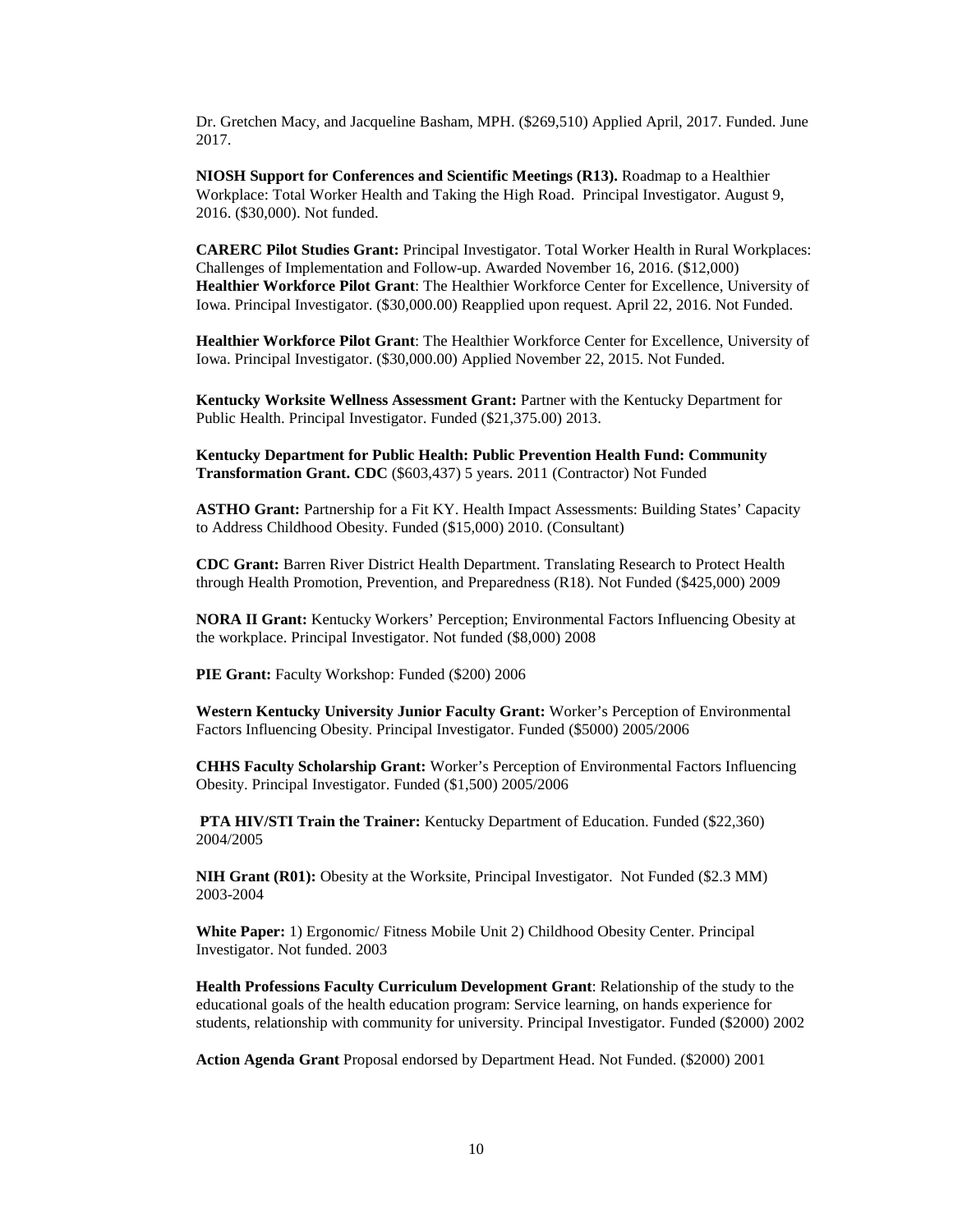# **ADDITIONAL PROFESSIONAL ACTIVITIES**

Reviewer for Health Promotion Practice – ScholarOne Manuscripts. Conducting Community Health Needs Assessments in Rural Communities: Lessons Learned. June 2014.

Reviewer for Health Promotion Practice – ScholarOne Manuscripts. Indian Student Perspectives on Obesity and School-Based Obesity Prevention: A qualitative Examination. May 2013.

Reviewer for Jossey-Bass Publishing, Proposal for textbook, Workplace Health Promotion: From Theory to Practice, Author, Carl I. Fertman, January, 2013.

Developed Graduate Worksite Health Promotion Certificate Program, 2012

Western Kentucky University/Department of Public Health. Worksite Health Promotion Certificate Marketing. 22<sup>st</sup> Annual Art and Science Health Promotion Conference, San Diego, California, 2012

Making Connections Session, The necessity for a national governing body that oversees the national network of worksite health promotion. 22<sup>st</sup> Annual Art and Science Health Promotion Conference, San Diego, California, 2012

Kentucky Public Health Association Conference, Louisville, KY, 2012. Faculty Sponsor **(1st Place KPHA Student Chapter)**

Reviewer for Jossey-Bass Publisher. Proposal for a textbook, the fourth edition of Health Promotion in the Workplace, by Michael O'Donnell. January, 2012

Developed Graduate Worksite Health Promotion Course for Department of Public Health, 2011

Western Kentucky University/Department of Public Health. Worksite Health Promotion Certificate Marketing. 21<sup>st</sup> Annual Art and Science Health Promotion Conference, Colorado Springs, Colorado, 2011

Making Connections Session. Standards in Worksite Health Profession. 21<sup>st</sup> Annual Art and Science Health Promotion Conference, Colorado Springs, Colorado, 2011

Kentucky Public Health Association Conference, Louisville, KY, 2011 Faculty Sponsor **(1st Place KPHA Student Chapter)**

Developed Worksite Health Promotion Certificate WKU, Department of Public Health, 2010

Reviewer for American Journal of College Health, 2010

Kentucky Public Health Association Conference, Louisville, KY, 2010 Faculty Sponsor **(1st Place KPHA Student Chapter)**

Kentucky Worksite Wellness Conference, Lexington, February, 2010

Posters at the Capitol, Frankfort, Kentucky, January, 2010

The First International Conference on the Health Risk of Youth, Cancun, Mexico, January, 2010 Developed and Implemented Worksite Health Promotion Minor, WKU Department of Public Health, 2009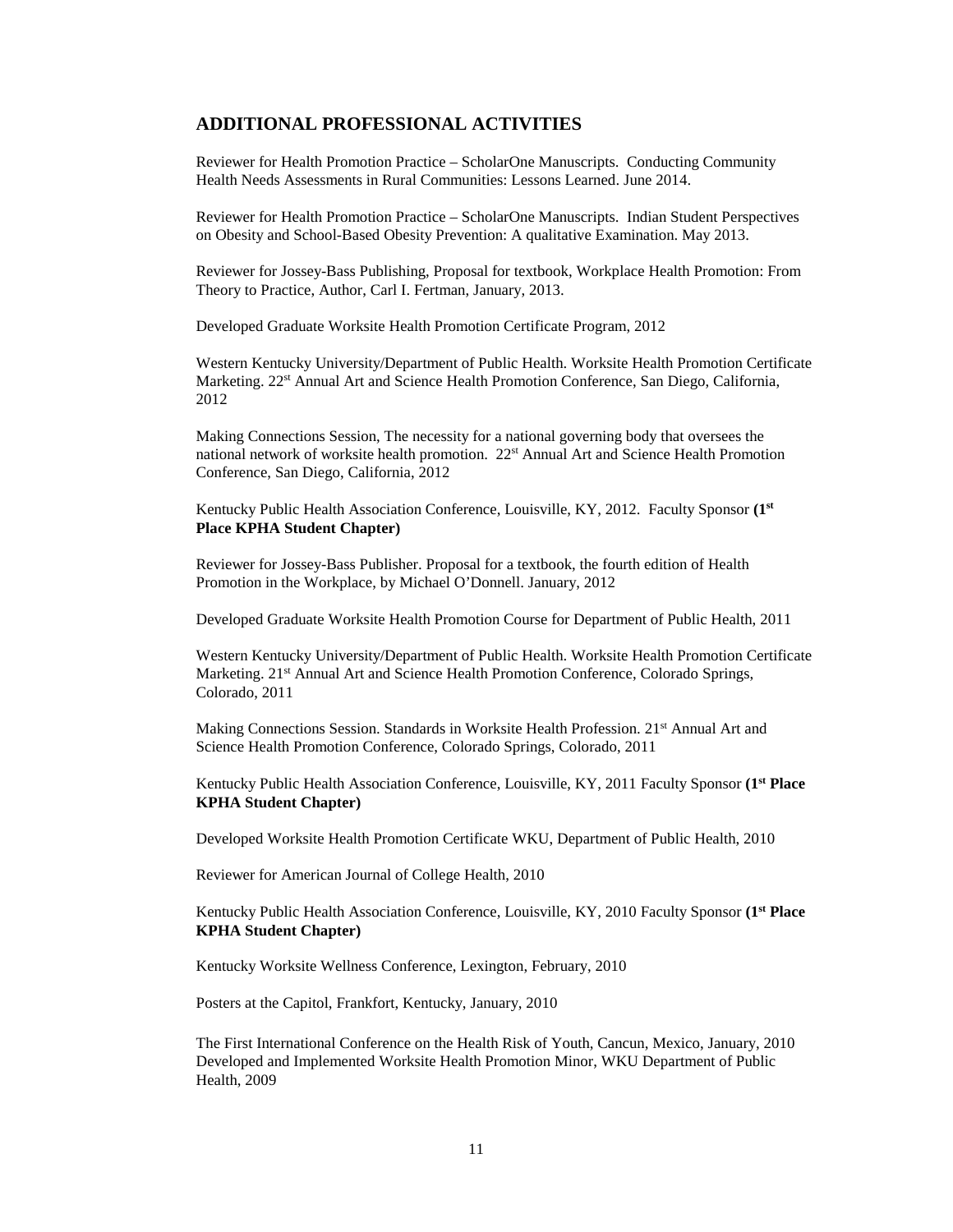Review for Jones & Bartlett Text, Introduction to Health Behavior Theory, 2009

Technology for Teaching – Preparing for a QM Course Review Workshop, 2009

Faculty Colloquium: Online Teaching and Learning Workshop, DELO, 2009

FaCET: When Good Intentions Go Bad Workshop, 2009

Kentucky Healthy Communities Summit, Lexington, KY, 2009

Kentucky Diabetes Prevention and Control Workshop, Bowling Green, KY, 2009

FaCET Summer Conference '09 Conference

MPH Student Fall Orientation, 2009

MPH Faculty Retreat, 2009

Engaging The Spirit Conference, 2009

Admissions Counselor Workshop, Presented Worksite Health Promotion Minor, 2009

Shaping Kentucky's Communities: Policies, Programs and People to Reduce Obesity Conference, Lexington, KY, 2009 Kentucky Public Health Association Conference, Louisville, KY, 2009 **(1st Place KPHA Student Chapter)**

Center for Clinical and Translational Science Conference, Lexington, KY 2009

Engaging The Spirit Conference, 2008

Kentucky Public Health Association Conference, Louisville, KY, 2008

Posters at the Capitol, Frankfort, KY, 2008

Political Engagement Project, 2007-2008

Reviewer for American Journal of College Health, 2008

Reviewer for American Journal of College Health, 2008

Engaging The Spirit Conference, 2007

American Public Health Association Conference, Washington, D.C., 2007

Kentucky Public Health Association Conference, Louisville, KY, 2007 **(2nd Place KPHA Student Chapter)**

Partnership for a Fit Kentucky, Bowling Green Region, 2006

Engaging The Spirit Conference, 2006 Kentucky Higher Education Compliance Assistance Symposium, 2006

American Public Health Association Conference, Boston, MA 2006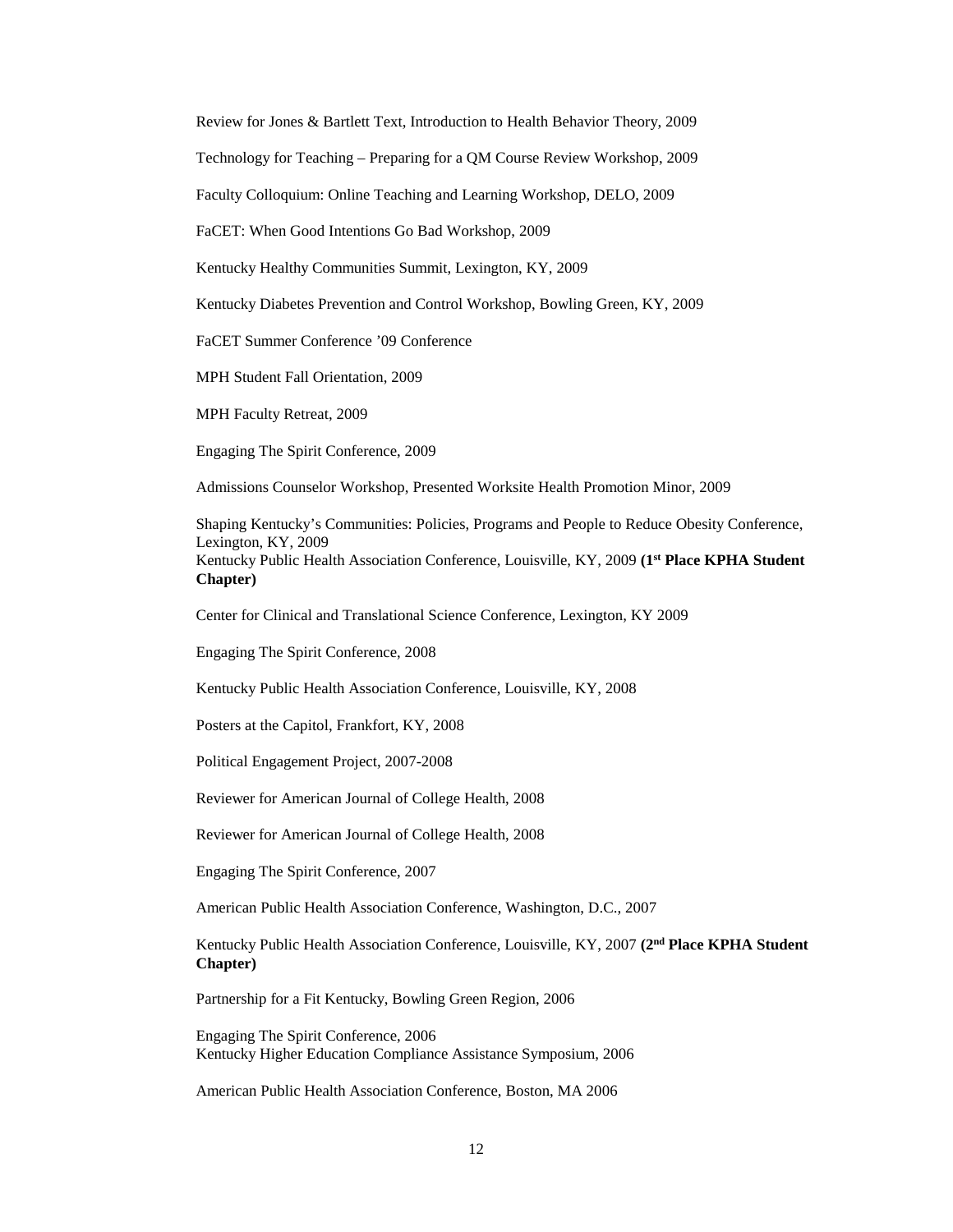Kentucky Public Health Association Conference, Louisville, KY, 2006 Engaging The Spirit Conference, 2005

American Public Health Association Conference, Philadelphia, PA, 2005

Kentucky Public Health Association Conference, Louisville, KY, 2005 New Course Proposal and Design, Introduction to Ergonomics, 2003-2004 American Public Health Association Conference, Washington, D.C., 2004 Kentucky Public Health Association Conference, Louisville, KY, 2004 New Course Proposal and Design, Worksite Health Promotion, Fall 2003 Reviewer for American Association for Health Education 2004 National Conference, June 2003 Designed Correspondence Course PH 381 Community Health, 2003 American Public Health Association Conference, San Francisco, CA, 2003 Kentucky Public Health Association Conference, Louisville, KY, 2003 Designed Correspondence Course PH 165 Drug Abuse, 2002 Designed Correspondence Course PH 261 Foundations of Health Education, 2002 PH 467/G Supplement Design, August 2002 Logan Aluminum / Survey on Employee Satisfaction with Cafeteria October/November 2002 Wellness Council of Tennessee Committee / Well City Award for Chattanooga, TN. 1997

# **PROFESSIONAL MEMBERSHIPS**

Total Worker Health Affiliates Program, 2015-Present

Wellness Councils of America, University Affiliate Program, 2003-Present

Kentucky Public Health Association 2002-Present

American Public Health Association 2002 –Present

Health Promotion Advocates 2010-Present

# **PROFESSIONAL CERTIFICATION**

C.H.E.S., 2000-2016

# **ADDITIONAL TRAINING**

Grant Administration at WKU, Sponsored Programs, July 26, 2017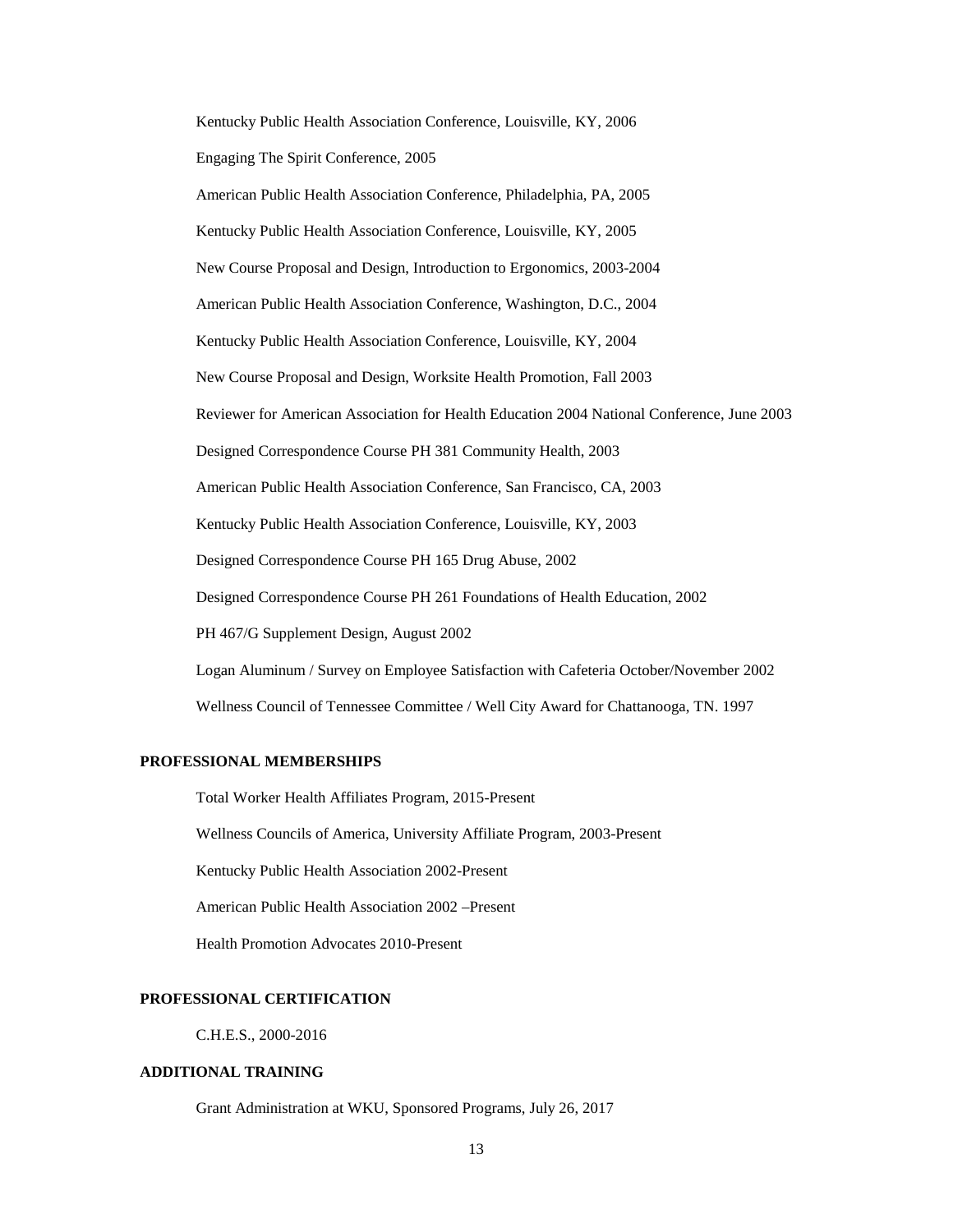Internal Grants at WKU Seminar, Sponsored Programs, Sept 5, 2012 Blackboard 9 Upgrade Training, June 24, 2010 Tegrity Blackboard Training/DELO, 2010 Research Compliance: Ethics Training Course, Self-Study Program, 2009 Collaborative Institutional Training Initiative, Self-Study Program, 2009 Basic/Refresher Course – Human Subjects Research Curriculum, Self-Study Program, 2009 Tegrity Blackboard Training/DELO, 2009 Mental Health & Aging Coalition Conference, May, 2008 Undergraduate Advising Training, 2008 ICAP Training, February, 2007 WKU Blackboard New Faculty Tools Workshop, January, 2007 Degree Audit Workshop, October 2006 Kentucky Higher Education Compliance Assistance Symposium, WKU, August 2006 Blackboard Workshop on Blackboard Assessments, 2006 Public Health Core Curricula Workshop, CPE, Frankfort, August 2006 Workshop: Breaking through the barriers to writing proposals, by Dr. Robert Lucas, 2005 Grant Writing Seminar, NIOSH Education and Research Center, University of Cincinnati, 2005 Wellsource Workshop, Portland, Oregon, July 19-20, 2004 Obesity in the Built Environment, Washington, D.C., May, 2004 Ergonomic Evaluation Workshop, March 24-27, 2004 CHHS Grant Workshop, October 2003 Cultural Communication Issues in the Classroom, Summer Camp 2003 Summer Series on Aging, July 2002 Community Partner Workshop, April 2002 Bio-terrorism, March 2002 Domestic Violence, January 2002 Web Building, October & November 2001 Grant Writing, October 2001 Dealing With Biological/Chemical Terrorism, October 2001 Cultural Competency for Health Care Providers, October 2001 Power Communication, September 2001

#### **STUDENT ENGAGEMENT ACTIVITIES**

**PH 502 & PH 402 Worksite Health Promotion & Industrial Hygiene** / (20) students / Fieldtrip to Logan Aluminum to view health promotion programs, February 2017 **KPHA Conference** / (30) students, Owensboro, KY, April, 2016, *Awarded Best Student Chapter in the state of Kentucky (8Years in a row)* **PH 502 & PH 402 Worksite Health Promotion** / (22) students / Fieldtrip to Logan Aluminum to view health promotion programs, February 2016 **KPHA Conference** / (30) students, Owensboro, KY, April, 2015, *Awarded Best Student Chapter in the state of Kentucky (7Years in a row)* **PH 502 & PH 402 Worksite Health Promotion** / (19) students / Fieldtrip to Logan Aluminum to view health promotion programs, February 2015 **KPHA Conference** / (30) students, Louisville KY, April, 2014, *Awarded Best Student Chapter in the state of Kentucky (6 Years in a row)* **PH 502 & PH 402 Worksite Health Promotion** / (17) students / Fieldtrip to Logan Aluminum to view health promotion programs, February 2014 **KPHA Conference** / (30) students, Louisville KY, April, 2013, *Awarded Best Student Chapter in the state of Kentucky (5 Years in a row)* **PH 502 & PH 402 Worksite Health Promotion** / (20) students / Fieldtrip to Logan Aluminum to view health promotion programs, February 2013 **22 Annual Art & Science of Health Promotion Conference, 2012** / (2) students, San Diego, California, *Awarded internships to attend conference*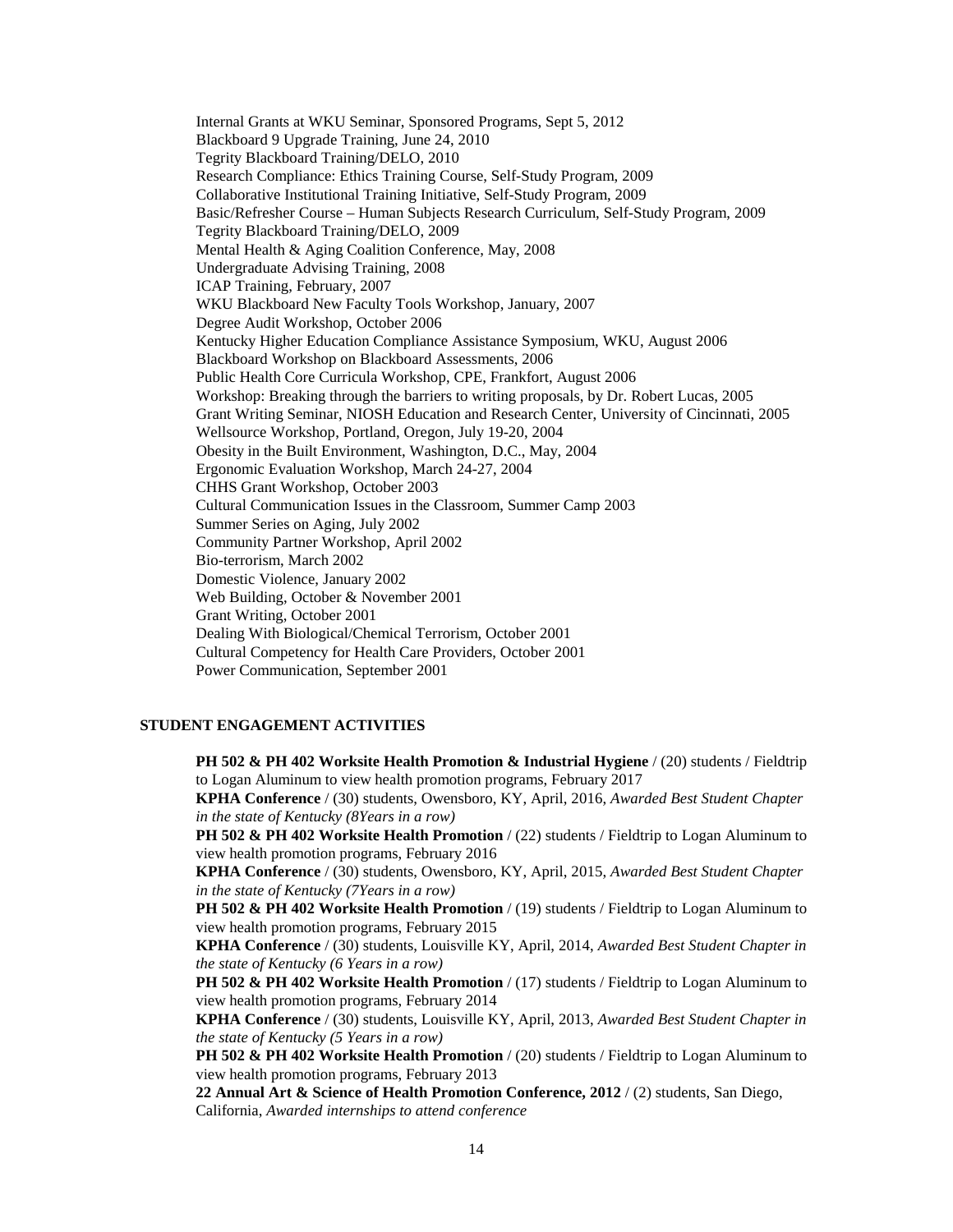**KPHA Conference** / (30) students, Louisville KY, April, 2012, *Awarded Best Student Chapter in the state of Kentucky (4 years in a row).*

**PH 402 Worksite Health Promotion** / (14) students / Fieldtrip to Logan Aluminum to view health promotion programs, March, 2012

**KPHA Conference /** (33) students, Louisville, KY, March, 2011, *Awarded Best Student Chapter in the state of Kentucky (3 years in a row).*

**PH 402 Worksite Health Promotion** / (15) students / Fieldtrip to Logan Aluminum to view health promotion programs, February, 2011

**KPHA Conference** / (27) students, Louisville, KY, April, 2010, *Awarded Best Student Chapter in the state of Kentucky (2 years in a row).*

**Posters at the Capitol** / (1) student, Frankfort, KY, February, 2010

**PH 402 Worksite Health Promotion** / (17) students / Fieldtrip to Logan Aluminum to view health promotion programs, March, 2010

**KPHA Conference** / (17) students, Louisville, KY, March, 2009, *Awarded Best Student Chapter in the state of Kentucky*

**PH 402 Worksite Health Promotion** / (20) students / Fieldtrip to Logan Aluminum to view health promotion programs, February, 2009

**Using Our Hearts and Minds to Prevent Heart Disease and Stroke in Kentucky; A Cardiovascular forum** / PH 585, International Health (10) students & PH 484, Community Organization (12) students presented posters and helped to facilitate forum. CK Center, April, 2008

**Posters at the Capitol,** (2) students, Frankfort, KY, 2008

**KPHA Conference** / (15) students, Louisville, KY, April, 2008

**PH 402 Worksite Health Promotion** / (18) students / Fieldtrip to Logan Aluminum to view health promotion programs, 2008

**KPHA Conference** / (16) students, Louisville, KY, April, 2007

Posters at the Capitol, (1) student, Frankfort, KY, February, 2007

**PH 484 Community Organization Class** / (14) students / Trip to Frankfort to view the legislative in process, February, 2007

**PH 484 Community Organization Class** / (14) students / Designed and Implemented Smoke-free Symposium for community and campus, Fall, 2007

**PH 548 Community Organization Class** / (16) students / In conjunction with the Political Engagement Project and The Great Conversation, Designed and conducted a Campus Forum for a Smoke-free Community, Spring, 2007

**PH 402 Worksite Health Promotion** / (13) students / Fieldtrip to Logan Aluminum to view health promotion programs, March, 2007

**KPHA Conference** / (12) students, Louisville, KY, April, 2006

**Mammoth Cave Fieldtrip** / (13) students /Fieldtrip for PH 484 Community Organization Class to view how surrounding communities work with federal agency for the betterment of all, 2006-07 **PH 548 Community Organization Class** / (13) students / Trip to Frankfort to view the legislative process 2006

**KPHA** (10) students attended HPV Vaccine Press Release with Lieu Gov Pence, 2006 **PH 402 Worksite Health Promotion** / (18) students / Fieldtrip to Logan Aluminum to view health promotion programs, March, 2005

**PH 484 Community Organization Class** / (17) students / Trip to Frankfort to view the legislative process, February, 2005

**KPHA Conference** / (9) students, Louisville, KY, April, 2005

**PH 402 Worksite Health Promotion** / (15) students / Trip to Logan Aluminum to view health promotion programs, March, 2004

# **AWARDS & HONORS**

The Sara C. Stice Health Education Award, 2011 State Award Professor of The Year, SGA December, 2008 University Award Nominated for CHHS Faculty Service Award, 2008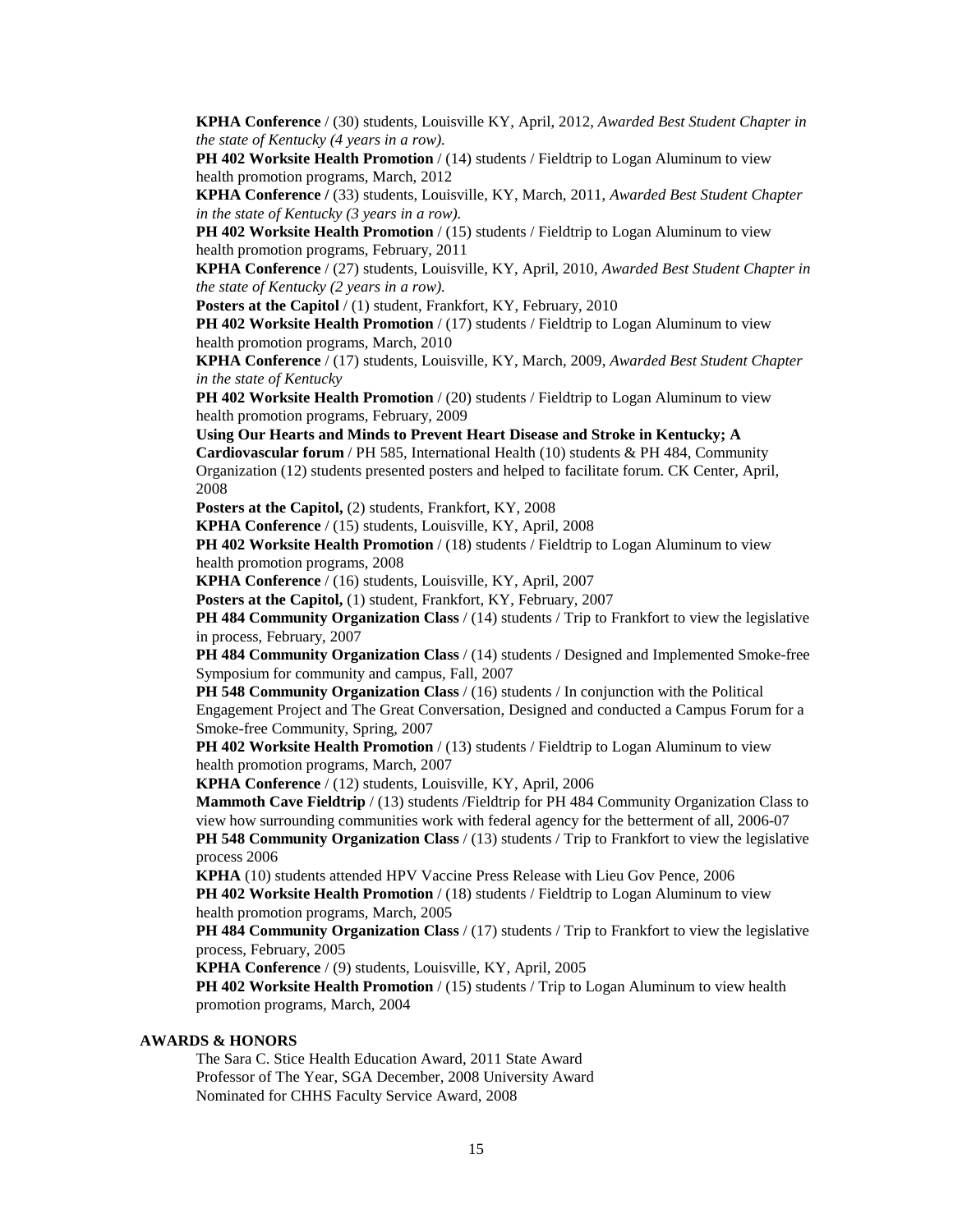Nominated for CHHS Faculty Advising Award, 2007 The Western Scholar Article, Fall 2006 Acknowledgement, Khubchandani, J. (2006). *A Comprehensive Review of Foreign Exams*. WKU's Doers & Deeds of Excellence, twice recognized in 2005 WKU's Doers & Deeds of Academic Excellence, 2003-2004 Ergonomic Achievement, DuPont, 1997 Achievement of Appreciation, Florida International University, 1995

## **VOLUNTEER ACTIVITIES**

2014 Speaker at Breast Cancer Event, Barre Co. Bowling Green, KY 2012 Relay for Life 2012/13 WKU United Way 2011 Relay for Life 2011/12 WKU United Way 2011 Relay for Life 2005/6 WKU United Way 2001-12 Trash-masters Cleanup Barren River Lake 2003-07 Bowling Green Running Club 2000 Presidential Campaign Volunteer 1996 Olympics (Accreditation Officer)

#### **TEACHING ASSIGNMENTS**

#### WKU, Ongoing

Correspondence Course PH 165 Drug Abuse, (Designed & Teach) Correspondence Course PH 381 Community Health, (Designed & Teach) Correspondence Course PH 261 Foundations of Health Education, (Designed & Taught) 2003-11 WKU On Demand PH 502 Health Promotion in the Workplace. (Designed & Teach) 2014-Present WKU On Demand Professional Workplace Health Promotion Certificate (Design & Teach) 2014-Present

# WKU, Spring '18

PH 402 Worksite Health Promotion PH 484 Community Organization/ Health Education Center of Environmental & Workplace Health (Applied Research)

#### WKU, Fall '17

PH 580 Introduction to Public Health (Web) PH 548 Community Organization PH 502 Health Promotion In The Workplace Center of Environmental & Workplace Health (Applied Research)

# WKU, Summer '17

PH 165 Drug Abuse (Web) PH 546 Internship

# WKU, Spring '17

PH 402 Worksite Health Promotion PH 484 Community Organization/Health Education PH 502 Workplace Health Promotion Research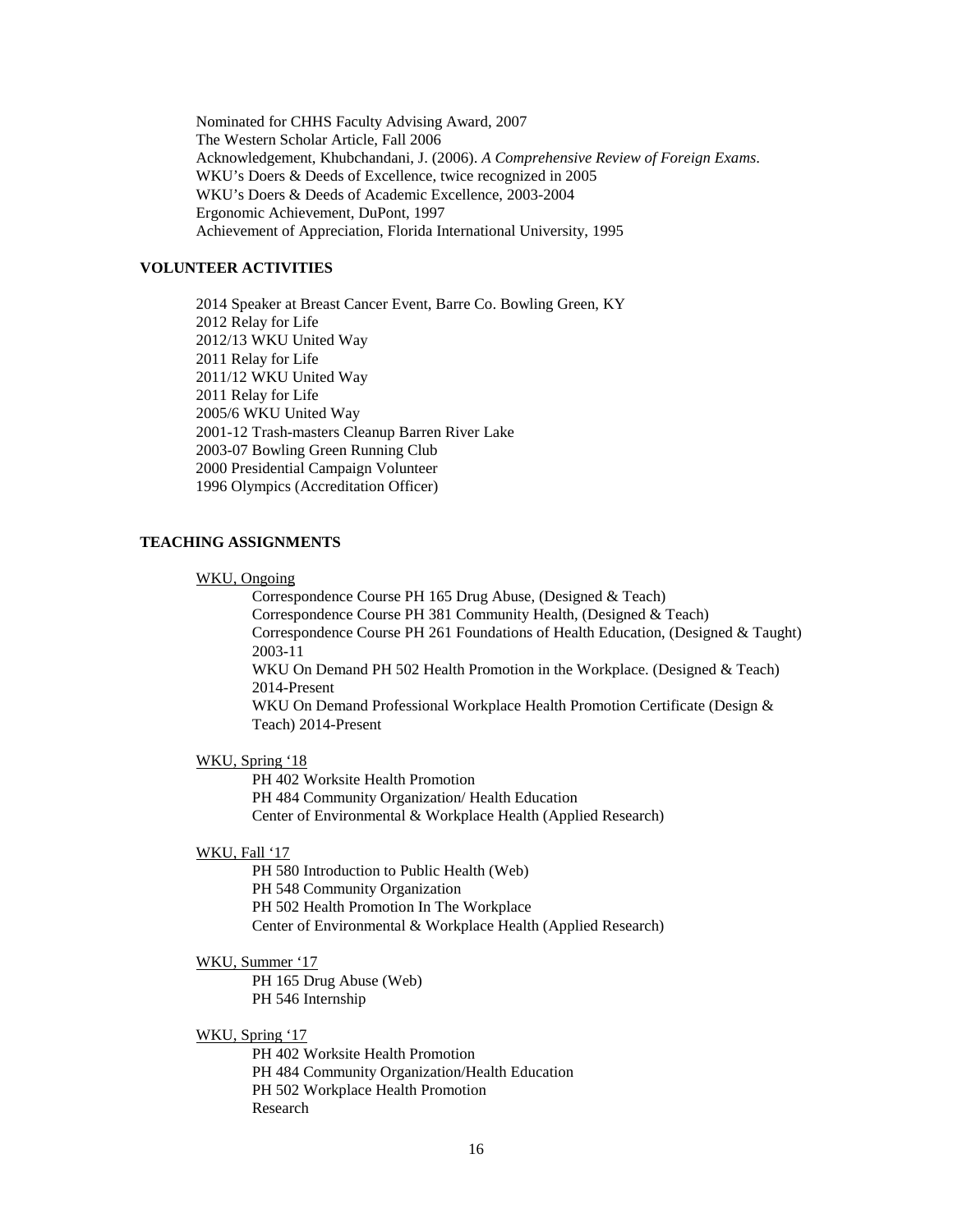WKU, Winter'17 PH 165 Drug Abuse (Web)

WKU, Fall '16

PH 100 Personal Health (Web) PH 580 Introduction to Public Health PH 548 Community Organization Research

WKU, Summer '16 PH 165 Drug Abuse (Web) (2)

WKU, Spring '16 PH 402 Worksite Health Promotion PH 484 Community Organization/Health Education PH 502 Workplace Health Promotion Research

WKU, Winter'16 PH 165 Drug Abuse (Web)

# WKU, Fall '15

PH 100 Personal Health (Web) PH 580 Introduction to Public Health PH 548 Community Organization Research

WKU, Summer'15 PH 165 Drug Abuse (Web) (2)

## WKU, Spring '15

PH 402 Worksite Health Promotion PH 484 Community Organization/Health Education PH 502 Workplace Health Promotion Research

WKU, Winter'15 PH 165 Drug Abuse (Web)

#### WKU, Fall'14

PH 100 Personal Health (Web) PH 580 Introduction to Public Health PH 548 Community Organization Research

WKU, Summer'14 PH 165 Drug Abuse (Web) (2)

WKU, Spring '14 PH 402 Worksite Health Promotion PH 484 Community Organization/Health Education PH 502 Workplace Health Promotion Research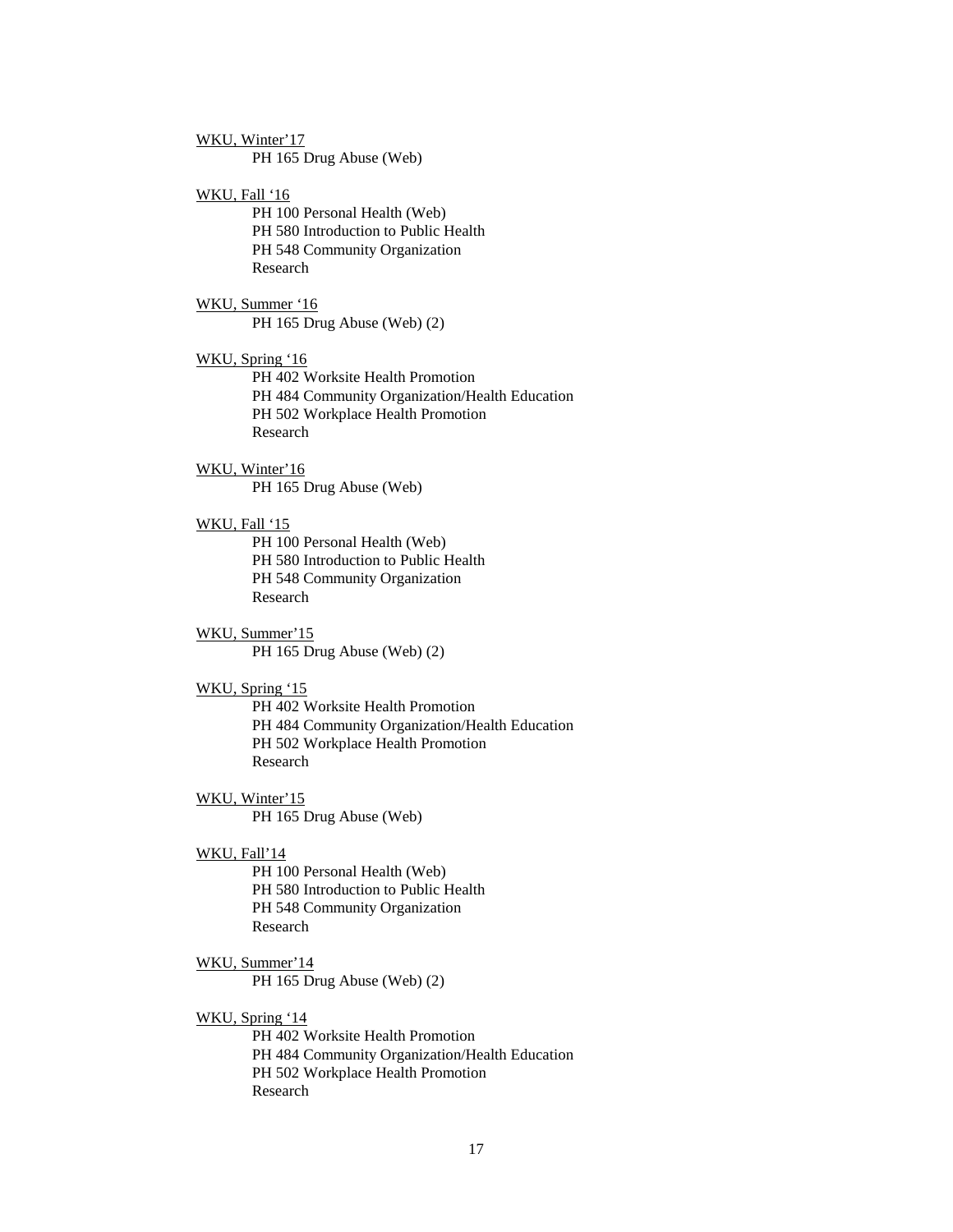WKU, Winter'14 PH 165 Drug Abuse (Web)

WKU, Fall'13 PH 100 Personal Health (Web) PH 580 Introduction to Public Health PH 548 Community Organization Research

WKU, Summer'13 PH 165 Drug Abuse (Web) (2)

WKU, Spring '13 PH 402 Worksite Health Promotion PH 484 Community Organization/Health Education PH 502 Workplace Health Promotion Research

WKU, Winter'13 PH 165 Drug Abuse (Web)

# WKU, Fall'12

PH 100 Personal Health (Web) PH 456 Independent Study (Request by Undergrad coordinator) PH 548 Community Organization Research

WKU, Summer'12 PH 165 Drug Abuse (Web) (3)

# WKU, Spring'12

PH 484 Community Organization PH 402 Worksite Health Promotion (Web) PH 548 Community Organization Research

WKU, Winter'12 PH 165 Drug Abuse (Web)

#### WKU, Fall'11

PH 100 Personal Health TA PH 530 Graduate Worksite Health Promotion PH 548 Community Organization PH 580 Introduction to Public Health

WKU, Summer'11 PH 165 Drug Abuse (Web)

PH 261 Foundations of Health Education (Web)

WKU, Spring '11

PH 484 Community Organization PH 402/G Worksite Health Promotion (Web) PH 548 Community Organization PH 585 International Health (Web)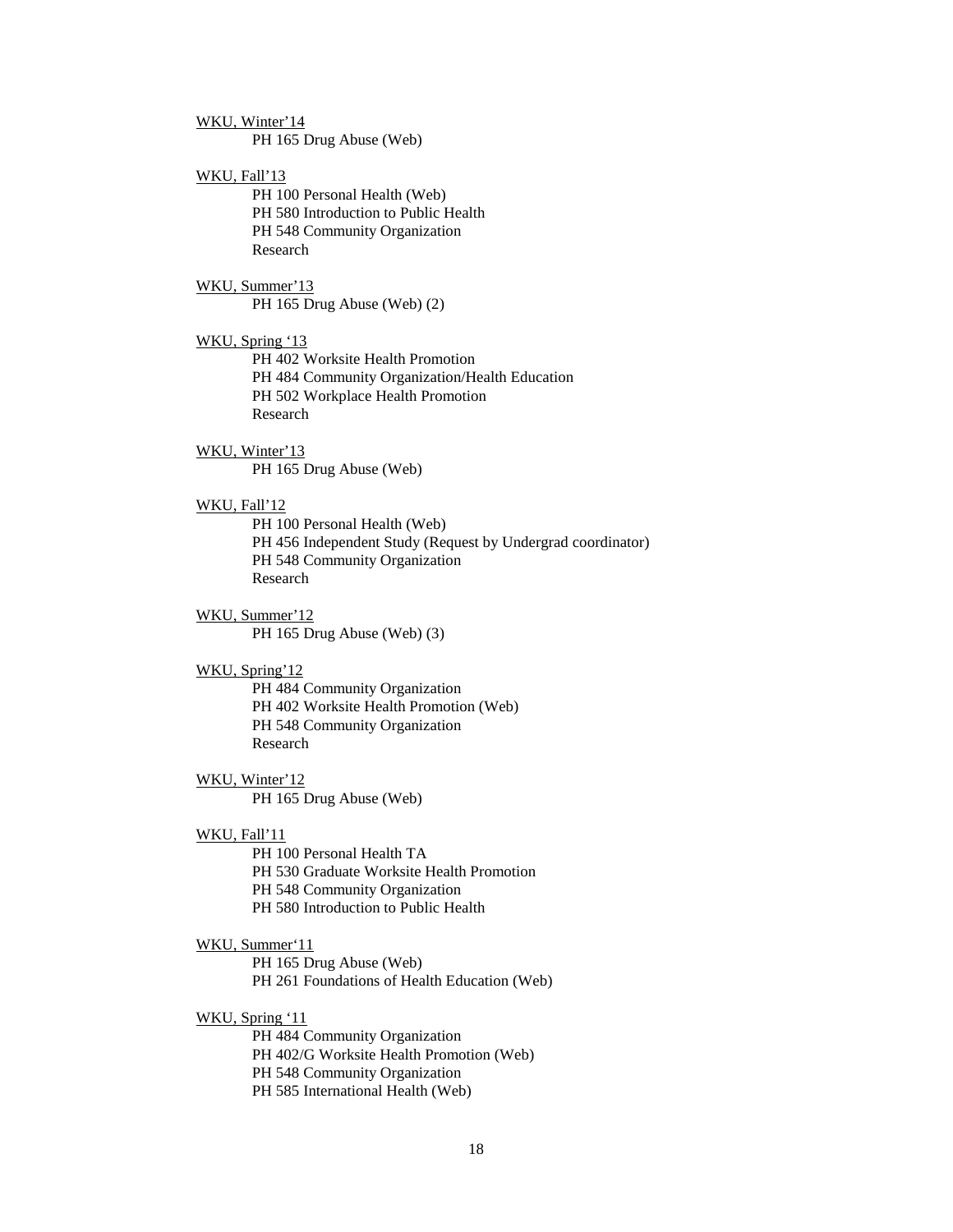#### WKU, Winter'11

PH 165 Drug Abuse (Web)

# WKU, Fall'10

PH 100 Personal Health / Web (2 courses) PH 548 Community Organization Research

# WKU, Summer '10

PH 165 Drug Abuse (Web) (2 courses) PH 490 Internship

# WKU, Spring '10

PH 100 Personal Health/Web

PH 585 International Health

PH 484 Community Organization

PH 402/G Worksite Health Promotion/ Web (New Design)

PH 530 Independent Study (Requested by MPH Director to teach for 3 students)

PH 546 Independent Study (Requested by Undergrad Coordinator to teach for 3 students)

#### WKU, Winter'10

PH 165 Drug Abuse (Web)

#### WKU, Fall'09

PH 100 Personal Health / Web (2 courses) PH 580 Introduction to Public Health / Web PH 548 Community Organization/Web (New Design)

#### WKU, Summer '09

PH 165 Drug Abuse (Web) (2 courses)

#### WKU, Spring '09

PH 100 Personal Health PH 585 International Health PH 484 Community Organization PH 402/G Worksite Health Promotion

# WKU, Winter'09

PH 165 Drug Abuse (Web)

#### WKU, Fall'08

PH 100 Personal Health / Web (New Design) PH 580 Introduction to Public Health / Web (New Design) PH 580 Introduction to Public Health PH 548 Community Organization

#### WKU, Summer '08

PH 165 Drug Abuse (Web) (2 courses)

# WKU, Spring '08

PH 585 International Health PH 484 Community Organization PH 402/G Worksite Health Promotion

## WKU, Winter '08

PH 165 Drug Abuse (Web)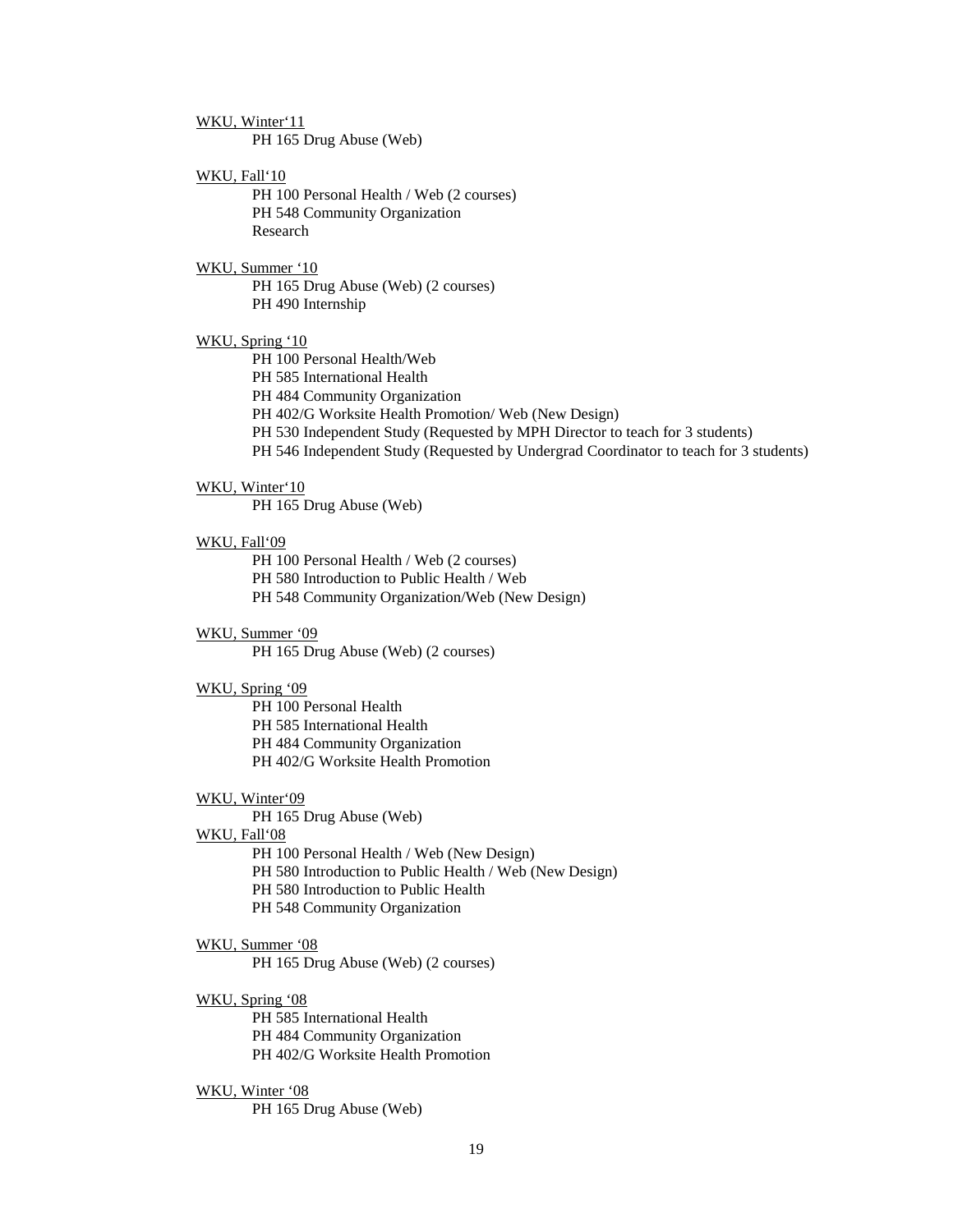#### WKU, Fall '07

PH 580 History and Philosophy of Public Health

PH 548 Community Organization

PH 261 Foundations of Health Education

## WKU, Summer '07

PH 165 Drug Abuse (Web) (2 courses)

#### WKU, Spring, '07

PH 585 International Health (New Course) PH 484 Community Organization PH 402/G Worksite Health Promotion Research

#### WKU, Fall '06

PH 580 History and Philosophy of Public Health PH 548 Community Organization Release time (Obesity/ Perceptions in the Workplace) & (Consumer Directed Health Plans)

#### WKU, Summer '06

PH 165 Drug Abuse (Web)

#### WKU, Spring '06

PH 484 Community Organization PH 402/G Worksite Health Promotion PH 381 Community Health PH 548 Community Organization PH 261 Foundations of Health Education

# WKU, Fall '05

PH 261 Foundations of Health Education PH 580 History and Philosophy of Public Health PH 580 History and Philosophy of Public Health / Web

#### WKU, Spring '05

PH 467/G Drug Education PH 402/G Worksite Health Promotion PH 484 Community Organization Release time (WellWorks / Research: Consumer-driven Insurance)

# WKU, Fall '04

PH 467/G Drug Education PH 402/G Worksite Health Promotion PH 381, Community Health / Release time (HIV Grant)

#### WKU, Summer '04

PH 467/G Drug Education PH 381, Community Health

## WKU, Spring '04

PH 467/G Drug Education PH 402/G Worksite Health Promotion PH 381, Community Health PH 261, Foundations of Health Education